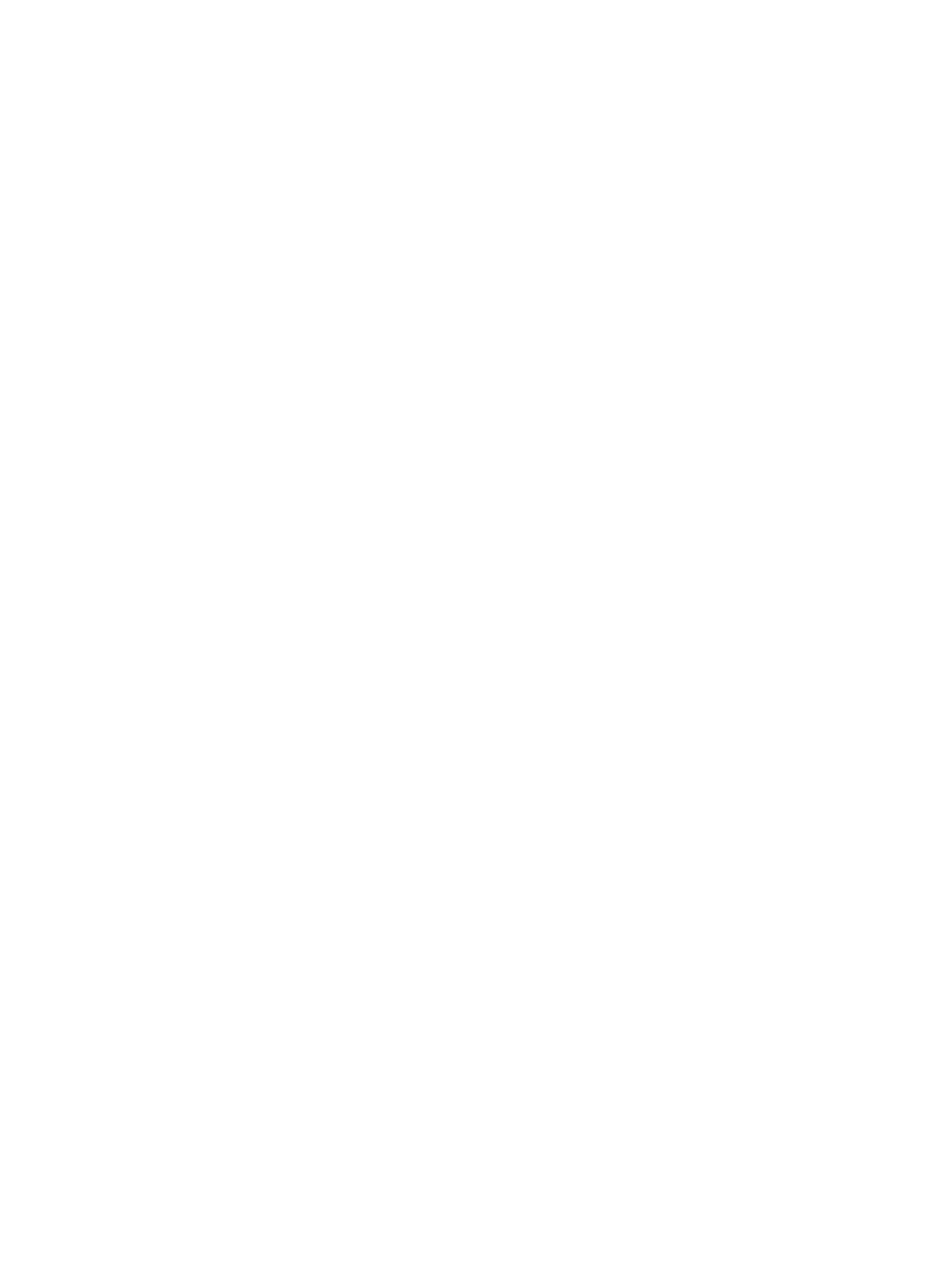### **FFATURE ARTICLE**

# Soft Tissue Sarcoma: Diagnosis and Treatment

#### **INTRODUCTION**

Soft tissue sarcomas (STSs) are rare adult tumors, with 3.4 new cases per 100,000 persons or 12,310 expected new cases in 2016.1 Sarcomas are a heterogeneous collection of tumors that affect fat, muscle, nerve, nerve sheath, vascular, and connective tissues. There are more than 50 histological subtypes that comprise this diverse category of tumors. Treatment varies by stage, with limb-sparing surgery representing the mainstay of curative-intent treatment. Radiation and chemotherapy may also be considered depending on the size, grade, and location of the tumor. Survival rates have been stagnant until recently, with a disease-specific survival hovering around 65%.1 Given the complexity of these cases, all patients ideally should be evaluated and treated by a multidisciplinary team at an institution with extensive experience treating STS.<sup>2</sup>

#### **EPIDEMIOLOGY AND CLASSIFICATION**

The most common STS subtypes are gastrointestinal stromal tumor (GIST), undifferentiate pleomorphic sarcoma (previously referred to as malignant fibrous histiocytoma), liposarcoma, leiomyosarcoma, synovial sarcoma, malignant peripheral nerve sheath tumor, rhabdomyosarcoma, and unclassified sarcoma.3 Liposarcoma is one of the most common subtypes, comprising 20% of all STSs; it is subdivided into welldifferentiated/dedifferentiated liposarcomas, myxoid/round cell liposarcomas, and pleomorphic liposarcomas. Well-differentiated liposarcomas tend to occur in the retroperitoneum and limbs, while both myxoid and round cell as well as pleomorphic liposarcomas more commonly originate on the limbs. Histology

varies based on subtype and ranges from mature-appearing adipocytes and fibroblasts to undifferentiated cells with minimal lipogenic differentiation.4

Leiomyosarcomas are smooth muscle tumors and are usually located in the retroperitoneum, but have also been associated with peripheral soft tissue and vasculature. Typical histology ranges from well-defined areas of spindle-shaped cells to poorly differentiated anaplastic spindle cells.5,6 Synovial sarcomas are a distinct type of STS that can show epithelial differentiation and account for 5% of adult STSs. The extremities are the most common presenting location (90%).<sup>7</sup>

Rhabdomyosarcomas are skeletal muscle tumors and are further subdivided into embryonal, alveolar, and pleomorphic subtypes. Embryonal histology ranges from primitive mesenchymal-appearing cells to highly differentiated muscle cells. Alveolar rhabdomyosarcoma has the worst prognosis of the subtypes and consists of round cells with high nuclear-to-chromatin ratios that form "glandular-like" or "alveolar" spaces.8 Pleomorphic rhabdomyosarcomas are composed of rhabdomyoblasts that can affect many different locations, but most commonly present on the lower extremities.<sup>9</sup>

Malignant peripheral nerve sheath tumor (MPNST) comprises 5% to 10% of all STSs. These tumors are associated with neurofibromatosis type 1 (NF-1), with 25% to 50% of tumors occurring in NF-1 patients. Additionally, most patients have a truncating lesion in the *NF1* gene on chromosome 17.10 Anghileri et al in their single institution analysis of 205 patients with MPNSTs found the 2 most common presenting sites were the trunk and extremities. Histologically, these tumors have dense fascicles of spindle cells.10

#### **Ashley Pariser, MD, Jeffrey Wayne, MD, John P. Hayes, MD, Mark Agulnik** Northwestern University

Feinberg School of Medicine Chicago, IL

DISCLOSURES The authors report no disclosures or conflicts of interest.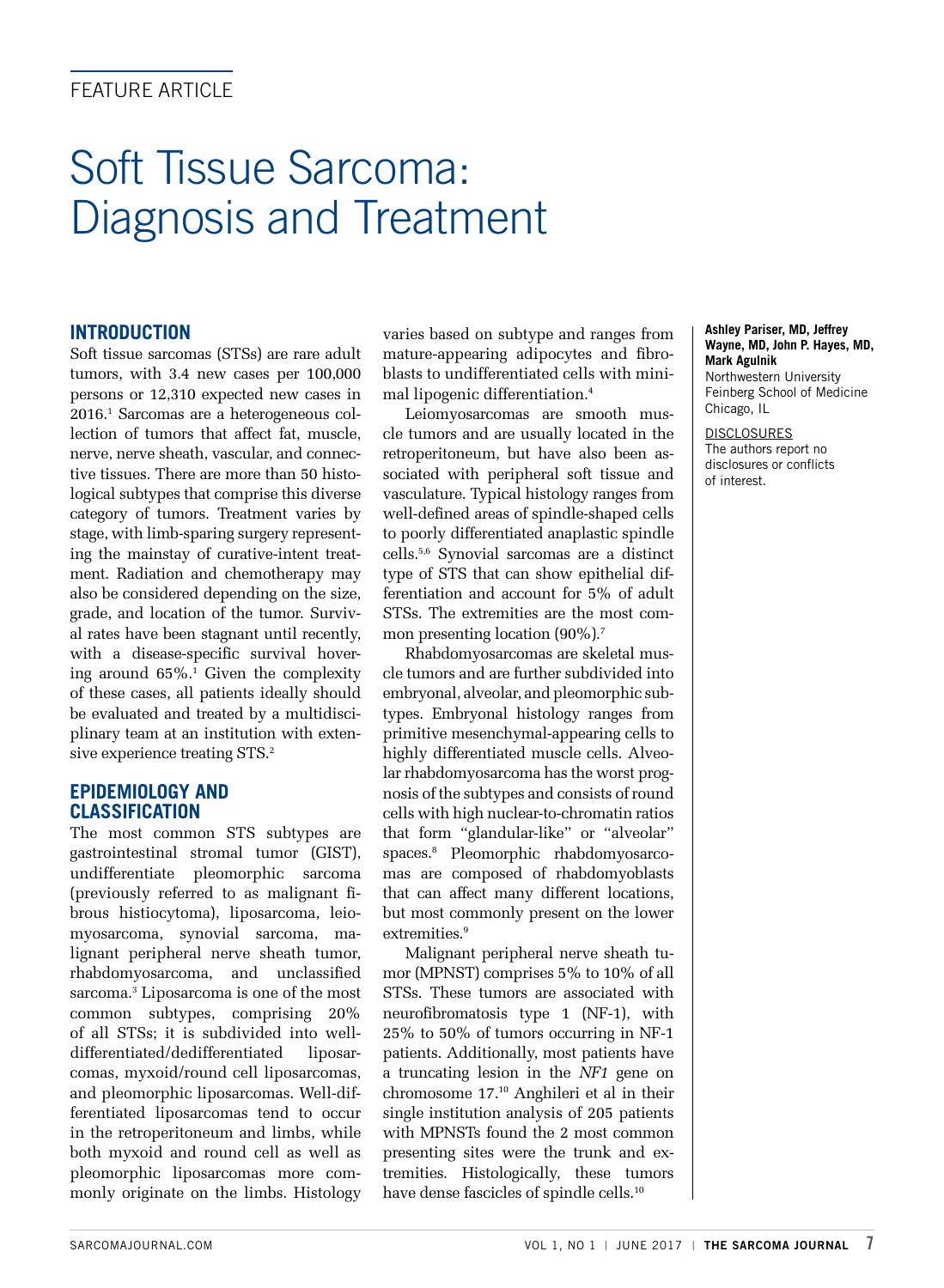GISTs are the most common STS of the gastrointestinal (GI) tract. Previously, GISTs were classified as smooth muscle tumors and were not accounted for in the literature as a separate entity distinct from leiomyomas, leiomyoblastomas, and leiomyosarcomas.11 GISTs are found throughout the GI tract: the most common sites are the stomach (60%) and small intestine (30%). Less common sites include duodenum (4%–5%), esophagus (1%), rectum  $(1\% - 2\%)$ , and appendix  $( $0.2\%$ )$ .<sup>12</sup> GISTs can be spindle cell, epithelioid, or mesenchymal tumors. Immunohistochemically, GISTs are KIT (CD117) positive. Other cell markers that are also commonly positive include CD34 (60%–70%) and smooth muscle actin (SMA)  $(25\%)$ .<sup>11</sup> The majority of GISTs (80%) have an activating *c-KIT* gene mutation. The most common mutation site is exon 11, with less common *c-KIT* gene mutations also occurring at exon 9 or 13. Not all GISTs have *KIT* mutations. The second most common mutation is the *PDGFRA* mutation (5%–10% of GISTs).2 A minority of GISTs are negative for both *KIT* and *PDGFRA* mutations. These tumors were previously called wild-type, but as the majority have either a succinate dehydrogenase (SDH) loss of function or loss of SDHB protein expression, they are now referred to as SDHdeficient GISTs.<sup>2</sup> GISTs vary in aggressiveness from incidental to aggressive. Typically, small intestine and rectal GISTs are more aggressive than gastric GISTs. Both size and mitotic rate help to predict the metastatic potential of the tumor. Tumors less than 2 cm in size and having a mitotic rate of less than 5 per 50 high-power fields (hpf) have the lowest risk of metastases, while tumors greater than 5 cm and with more than 5 mitoses per 50 hpf have the highest rates of metastases.<sup>12</sup>

Angiosarcomas are rare tumors comprising 4% of all STSs. Although they can occur in any site, the majority are cutaneous and occur most frequently in the head and neck regions. These tumors are either of vascular or lymphatic origin and are comprised of abnormal, pleomorphic, malignant endothelial cells. The most useful immunohistochemical markers include von Willebrand factor, CD31, and *Ulex europaeus* agglutinin 1. The majority of these tumors occur sporadically; however, radiation exposure, chronic lymphedema, and certain toxins including vinyl chloride and thorium dioxide are known risk factors.13

Undifferentiated sarcomas have no specific features and typically consist of primitive mesenchymal cells.

#### **CLINICAL EVALUATION**

#### › CASE PRESENTATION

#### **Initial Presentation and History**

A 55-year-old man presents to his primary care physician with a painless mass in his anterior thigh. The mass has been present for the past 3 months and he believes that it is enlarging. The patient has a history of well-controlled hypertension and hyperlipidemia. His medications include atorvastatin and hydrochlorothiazide. He has no known drug allergies. Family history is notable for diabetes and hypertension. He drinks 4 to 5 alcoholic drinks a week and he is a former smoker. He quit smoking in his 30s and only smoked intermittently prior to quitting. He denies any illicit drug use. He works as a high school principal. Currently, he feels well. His review of systems is otherwise noncontributory.

#### **Physical Examination**

On physical exam, he is afebrile with a blood pressure of 132/75 mm Hg, respiratory rate of 10 breaths/min, and oxygen saturation of 99% on room air. He is a well appearing, overweight male. His head and neck exam is unremarkable. Lung exam reveals clear breath sounds, and cardiac exam reveals a regular rate and rhythm. His abdomen is obese, soft, and without hepatosplenomegaly. There is a large, fixed mass on the anterior lateral aspect of his right thigh. He has no appreciable lymphadenopathy. His neurological exam is unremarkable.

#### **• What are risk factors for sarcoma?**

There are few known risk factors for sarcoma. Established risks factors include prior radiation therapy, chronic lymphedema, viruses, and genetic cancer syndromes including Li-Fraumeni syn-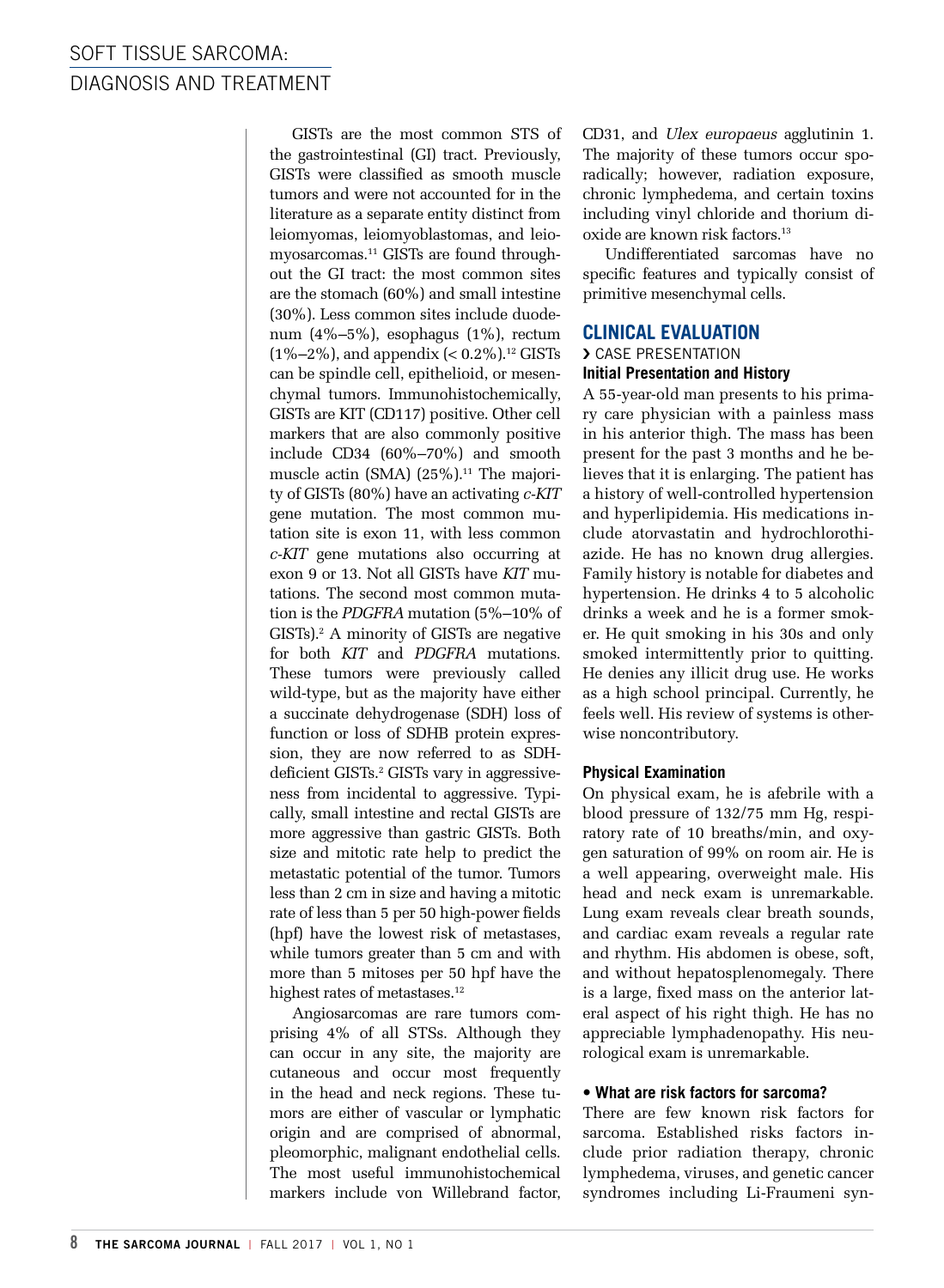## SOFT TISSUE SARCOMA: DIAGNOSIS AND TREATMENT

| Sarcoma Type                                    | <b>Translocations/Cytogenetic Events</b>          | <b>Genes Involved</b>              |  |
|-------------------------------------------------|---------------------------------------------------|------------------------------------|--|
| Gastrointestinal stromal tumor                  | KIT, PDGFRA mutation; loss of SDH expres-<br>sion | KIT, PDGFRA, SDH                   |  |
| Synovial sarcoma                                | t(X;18)(p11.2;q11.2)                              | SSX1-, SSX2-, or SSX4-SS18         |  |
| Alveolar soft-part sarcoma                      | t(X;17)(p11;q25)                                  | ASPSCR1-TFE3                       |  |
| Myxoid liposarcoma                              | t(12;16)(q13;p11)                                 | <b>TLS-CHOP</b>                    |  |
| Clear-cell sarcoma                              | t(12;22)(q13;q12)                                 | EWSR1-ATF1                         |  |
| Low-grade fibromyxoid sarcoma (Evans'<br>tumor) | t(7;16)(q34;p11)                                  | FUS-BBF2H7                         |  |
| Dermatofibrosarcoma protuberans                 | t(17;22)(q22;q13)                                 | COL1A1-PDGFB                       |  |
| Desmoplastic small round cell tumor             | t(11;22)(p13;q12)                                 | EWSR1-WT1                          |  |
| Ewing sarcoma/round cell sarcomas or Ew-        | t(11:22)(q24;q12)                                 | EWSR1-FLI1, others                 |  |
| ing-like (previously called PNET)               | t(21:22)(q22;q12)                                 | EWSR1-ERG                          |  |
| Alveolar rhabdomyosarcoma                       | $t(2,13)(q35;q14)$ or $t(1,13)(p36;q14)$          | PAX3- or PAX7-FOXO1                |  |
| Embryonal rhabdomyosarcoma                      | Trisomy 2q, 8 and 20                              | Loss of heterozygosity at<br>11p15 |  |
| Inflammatory myofibroblastic tumor              | ALK translocations (~50%)                         | Many partner genes                 |  |

### TABLE 1. **Translocations and Cytogenic Events Associated with Forms of Soft Tissue Sarcoma**

drome, hereditary retinoblastoma, and NF-1. Other environmental exposures include phenoxyacetic acids and chlorophenols.14 The majority of cases are sporadic, with only a minority of patients having one of these known risk factors.<sup>15</sup> Up to one third of sarcomas have a specific translocation and are driven by fusion oncogenes (TABLE 1).

#### **• What is the typical presentation for sarcomas?**

A painless mass is the most typical presenting symptom. Size at presentation varies based on location, with extremity and head and neck locations typically presenting at smaller sizes than retroperitoneal tumors.14 Patients may experience pain and numbness as the mass enlarges and impinges on surrounding structures including nerves and vasculature. The vast majority of patients are without systemic symptoms.

#### **• How is sarcoma staged?**

The American Joint Committee on Cancer (AJCC) staging system is the most widely used staging system in the United States. The latest AJCC manual was updated in 2010 to include a 3-tiered grading system where the tumor is classified according to tumor size, lymph node involvement, metastases, and grade at time of diagnosis (TABLE 2 and TABLE 3). Additionally, tumor depth in relation to deep fascia is also taken into account, with superficial tumors being assigned a designation of "a" and deep tumors a designation of "b."

Previously, 2 of the most widely used grading systems were the National Cancer Institute (NCI) and French Federation of Cancer Centers Sarcoma Group (FNCL-CC) systems, both 3-tier grading systems. The main components that determine the NCI grade are the tumor's histologic type and location and the amount of tumor necrosis. The FNCLCC system evaluation focuses on tumor differentiation, mitotic rate, and amount of tumor necrosis. A study that compared the NCI and FNCLCC grading systems found that FNCLCC was a better predictor of mortality and distant metastasis.16 Previously, the AJCC was a 4-tier grading system, but the 2010 version was updated to the 3-tier FNCLCC grading system. Additionally, the AJCC system has reclassified single lymph node disease as stage III as it confers better survival than metastatic disease.17 It is important that pathology be evaluated by a sarcoma specialist as disagreements with regard to histologic subtype and grade are common.<sup>18,19</sup>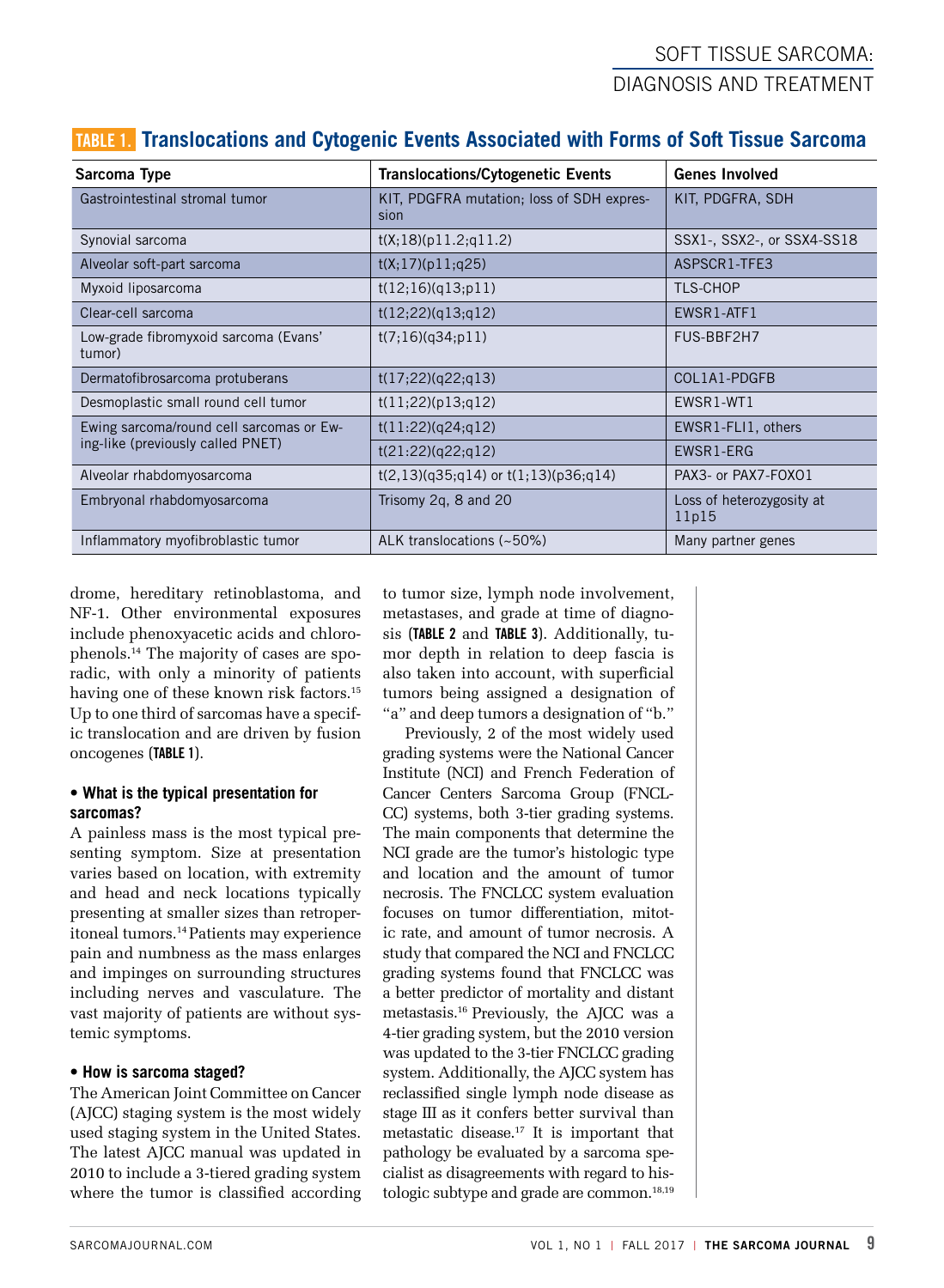### TABLE 2. **Staging Soft Tissue Sarcoma: Definitions**

| Primary tumor (T) |                                         |  |  |  |
|-------------------|-----------------------------------------|--|--|--|
| <b>Tx</b>         | Primary tumor cannot be assessed        |  |  |  |
| T <sub>0</sub>    | No evidence of primary tumor            |  |  |  |
| T1                | Tumor $\leq 5$ cm in greatest dimension |  |  |  |
| T1a               | Superficial tumor                       |  |  |  |
| T1b               | Deep tumor                              |  |  |  |
| T <sub>2</sub>    | Tumor $>$ 5 cm in greatest dimension    |  |  |  |
| T2a               | Superficial tumor                       |  |  |  |
| T2h               | Deep tumor                              |  |  |  |

Note: Superficial tumor is located exclusively above the superficial fascia without invasion of the fascia; deep tumor is located either exclusively beneath the superficial fascia, superficial to the fascia with invasion of or through the fascia, or both superficial yet beneath the fascia.

| Regional lymph nodes (N)                                                      |                                         |  |  |  |  |
|-------------------------------------------------------------------------------|-----------------------------------------|--|--|--|--|
| <b>NX</b>                                                                     | Regional lymph nodes cannot be assessed |  |  |  |  |
| N <sub>1</sub>                                                                | No regional lymph node metastasis       |  |  |  |  |
| N <sub>2</sub>                                                                | Regional lymph node metastasis          |  |  |  |  |
| Note: Presence of positive nodes (N1) in MO tumors is<br>considered stage III |                                         |  |  |  |  |
| Distant metastasis (M)                                                        |                                         |  |  |  |  |
| M <sub>O</sub>                                                                | No distant metastasis                   |  |  |  |  |
| M <sub>1</sub>                                                                | Distant metastasis                      |  |  |  |  |
| Histologic grade (G)                                                          |                                         |  |  |  |  |
| $\sim$                                                                        | $\sim$ $\sim$ $\sim$ $\sim$             |  |  |  |  |

|                | Grade cannot be assessed |
|----------------|--------------------------|
| G <sub>1</sub> | Grade 1                  |
| G2             | Grade 2                  |
| G3             | Grade 3                  |
|                |                          |

Adapted with permission from AJCC. Soft tissue sarcoma. In: Edge SB, Byrd DR, Compton CC, et al, eds. AJCC cancer staging manual. 7th ed. New York (NY): Springer; 2010:291–8.

#### **• What are the most important prognostic factors?**

Prognostic factors include grade, size, and presence of metastases at presentation. Best survival is associated with lowgrade, small tumors with no metastases at time of diagnosis.14

#### **• What imaging should be considered?**

Imaging should be undertaken to help differentiate between benign and malignant lesions. Ideally, it should be undertaken before a biopsy is planned as the imaging can be used to plan biopsy as well as provide invaluable prognostic information. There are several imaging modalities that should be considered during the preliminary work-up and staging of STSs. Conventional imaging includes magnetic resonance imaging (MRI) of the original tumor site; computed tomography (CT) to evaluate for pulmonary metastases and, depending on location, liver metastases; and in the case of small, low-grade tumors, chest radiography. MRI is considered the test of choice for soft tissue masses and can help delineate benign masses such as hematomas, lipomas, and hemangiomas from sarcomas.20 It is difficult to compare the accuracy of positron emission tomography (PET)/CT to CT and MRI because most studies have evaluated PET/CT in parallel with CT and MRI.<sup>21</sup> Tateishi et al compared the accuracy of conventional imaging, PET/CT, and PET/CT combined with conventional imaging at determining the TNM staging for 117 patients. They found that conventional imaging correctly classified 77% of patients, PET alone correctly classified 70%, PET/CT correctly classified 83%, and PET/CT combined with conventional imaging correctly staged 87%.22

#### **• Which subtypes are most likely to metastasize?**

Although the vast majority of sarcomas spread hematogenously, 3 have a propensity to spread lymphogenously: epithelioid sarcoma, rhabdomyosarcoma, and clear-cell sarcoma. Additionally, certain subtypes are more likely to metastasize: leiomyosarcomas, synovial sarcomas, neurogenic sarcomas, rhabdomyosarcomas, and epithelioid sarcomas.<sup>23</sup> Sarcomas metastasize to the lungs more frequently than to the liver. The metastatic pattern is defined primarily by sarcoma subtype and site of primary tumor. Sarcomas rarely metastasize to the brain  $(-1\%)$ .

#### **MANAGEMENT**

#### › CASE CONTINUED

The patient undergoes an ultrasound to better visualize the mass. Given the heterogeneous character of the mass, he is referred for an MRI to evaluate the mass and a CT scan of the chest, abdomen, and pelvis to evaluate for distant metastases. MRI reveals a  $5.1 \text{ cm} \times 4.6 \text{ cm}$  heteroge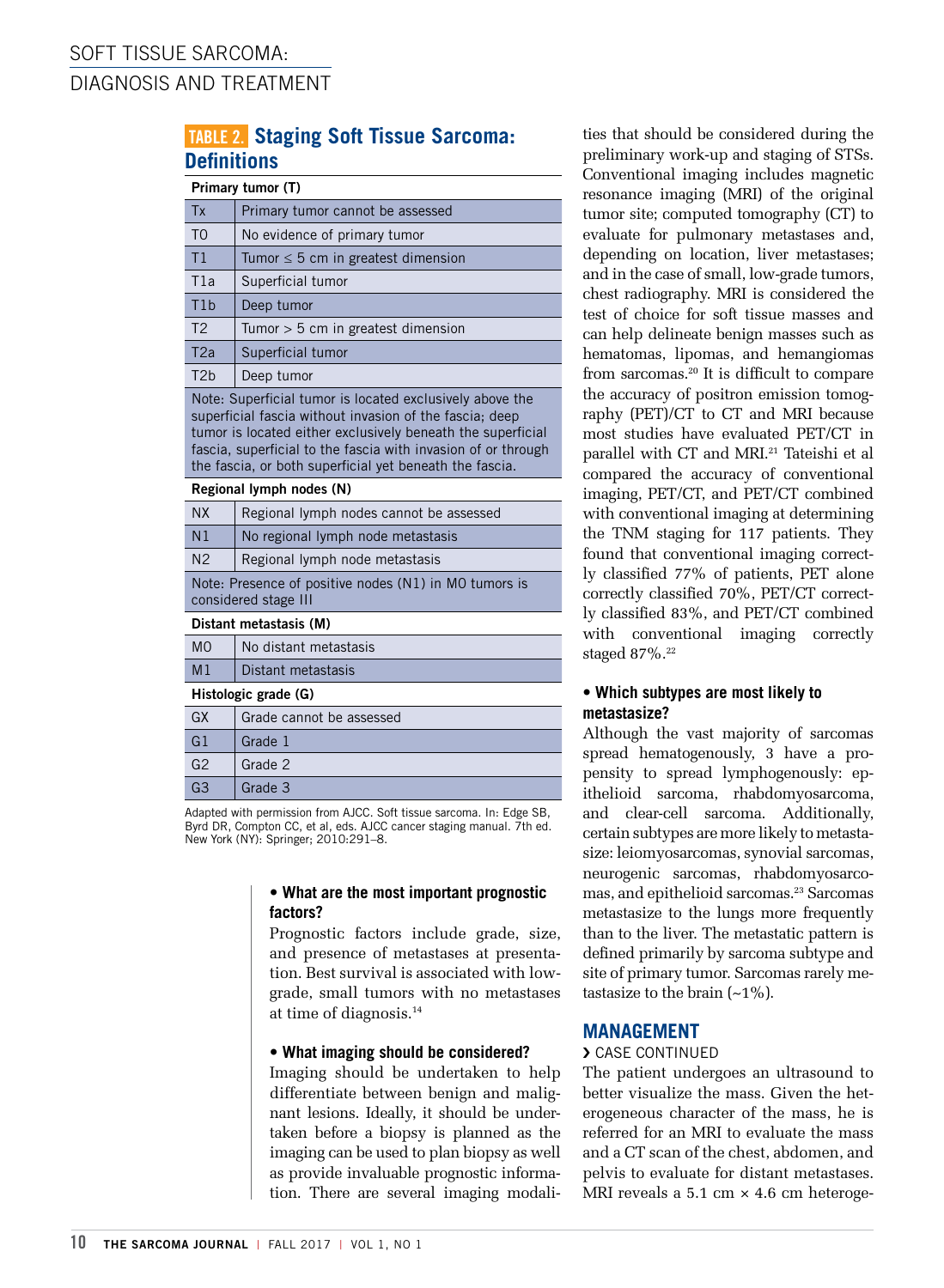neous mass invading the superficial fascia of the rectus femoris muscle. No suspicious lymph nodes or other masses are identified on imaging. The patient next undergoes an image-guided core needle biopsy. Pathology from that procedure is consistent with a stage III, T2bNxMx, grade 3, dedifferentiated liposarcoma.

#### **• What is the best management approach for this patient?**

#### **SURGERY**

Surgery is the mainstay of treatment for STS. Patients with the best prognosis are those who undergo complete resection with negative surgical margins.<sup>24,25</sup> Goal tumor-free margin is 1 to 3 cm.26 Complete resection confers the best long-term survival. Both local and metastatic recurrence is higher in patients with incomplete resection and positive margins.<sup>24,25</sup> In a study that analyzed 2084 localized primary STSs, patients with negative margins had a local recurrence rate of 15% versus a rate of 28% in patients with positive margins. This translated into higher 5-year local recurrence-free survival for patients with negative surgical margins (82%) compared to patients with positive margins  $(65\%)$ .<sup>27</sup> Another study similarly found that patients with negative margins at referral to their institution who underwent postoperative radiation had high local control rates of 93% (95% confidence interval [CI] 87% to 97%) at 5, 10, and 15 years.<sup>26</sup> Although radiation improves local control, neither preoperative or postoperative radiation has been shown to improve progression-free or overall survival.28 Other factors that are associated with risk of recurrence are tumor location, history of previous recurrence, age of patient, histopathology, tumor grade, and tumor size. Approximately 40% to 50% of patients with highgrade tumors (defined as size > 5 cm, deep location, and high grade) will develop distant metastases.<sup>29</sup>

Zagars et al found that positive or uncertain resection margin had a relative risk of local recurrence of 2.0 (95% CI 1.3 to 3.1;  $P = 0.002$ ), and presentation with locally recurrent disease (vs new tumor) had a relative risk of local recurrence of 2.0 (95% CI 1.2 to 3.4; *P* = 0.013).26 Pa-

### TABLE 3. **Soft Tissue Sarcoma Stages**

#### Anatomic Stage/Prognostic Group

| --- - - - - - - |                  |                |                |                |  |  |
|-----------------|------------------|----------------|----------------|----------------|--|--|
| Stage IA        | T1a              | N <sub>O</sub> | <b>MO</b>      | G1, GX         |  |  |
|                 | T1b              |                |                |                |  |  |
| Stage IB        | T <sub>2</sub> a |                |                |                |  |  |
|                 | T <sub>2</sub> b |                |                |                |  |  |
| Stage IIA       | T1a              |                |                | G2, G3         |  |  |
|                 | T1b              |                |                |                |  |  |
| Stage IIB       | T <sub>2</sub> a |                |                | G <sub>2</sub> |  |  |
|                 | T <sub>2</sub> b |                |                |                |  |  |
| Stage III       | T2a, T2b         |                |                | G <sub>3</sub> |  |  |
|                 | Any T            | N <sub>1</sub> |                | Any G          |  |  |
| Stage IV        | Any T            | Any N          | M <sub>1</sub> | Any G          |  |  |

Adapted with permission from AJCC. Soft tissue sarcoma. In: Edge SB, Byrd DR, Compton CC, et al, eds. AJCC cancer staging manual. 7th ed.

tients with STS of head and neck and deep trunk have higher recurrence rates than those with superficial trunk and extremity STS. A single-institution retrospective review demonstrated that patients with completely resectable retroperitoneal sarcomas have longer median survival (103 months) compared to patients with incompletely resected abdominal sarcomas  $(18$  months).<sup>25</sup>

Rosenberg and colleagues compared amputation to limb-sparing surgery and radiation.24 Their prospective analysis of 65 patients found no difference in disease-free and overall survival between the 2 treatment groups. The limb-sparing treatment group had higher rates of local recurrence, which was highly correlated with positive surgical margins on pathology.24 Evidence from this and similar studies has resulted in radical amputations being replaced by conservative limb-sparing procedures and radiation therapy. In those found to have positive margins, re-resection is an option for some. Patients who undergo re-resection have higher local control rates than patients with positive margins who do not undergo re-resection. The 5-year control rate for patients who undergo re-resection is 85% (95% CI 80% to 89%) compared to 78% (95% CI 71% to 83%) for those who do not undergo re-resection. Similarly, patients who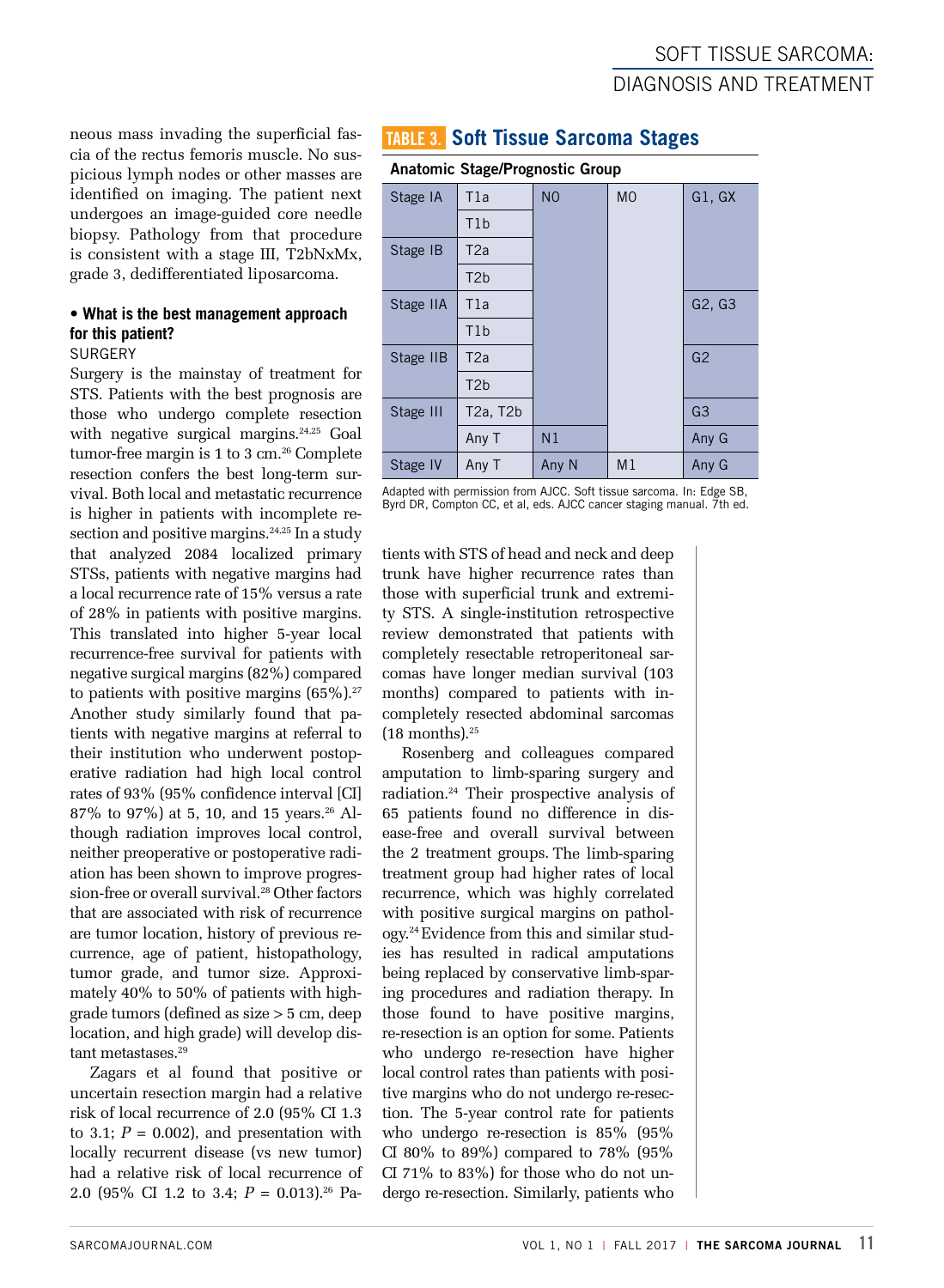undergo re-resection have lower rates of metastases at 5, 10, and 15 years as well as higher 5-, 10-, and 15-year disease-free survival rates.<sup>26</sup>

#### › CASE CONTINUED

The patient is referred for limb-sparing surgery after presentation at a multidisciplinary tumor board. Prior to undergoing resection of the tumor, he is also referred to radiationoncology to discuss the risks and benefits of combination radiotherapy and surgery as opposed to surgical resection alone.

#### **• What is the evidence for radiation therapy?** RADIATION THERAPY

Radiation therapy is used in the preoperative, intraoperative, and postoperative settings to reduce the risk of local recurrence. There are several options for radiation, including external beam radiation therapy (EBRT), intraoperative radiation, and brachytherapy. A newer strategy, intensity-modulated radiation therapy (IMRT), utilizes 3-dimensional modeling to reduce radiation dosages. Overall there are no differences in overall survival or local recurrence rates between preoperative and postoperative radiation in STS.28

The rationale behind preoperative radiation is that it reduces seeding of tumor cells, especially at the time of surgery.30 Additionally, for EBRT, preoperative radiation has smaller field sizes and lower radiation doses. It can also help to reduce the size of the tumor prior to resection. Intraoperative radiation is often paired with preoperative radiation as a boost dose given only to the area of residual tumor.

Suit et al reviewed patients treated at a single institution with limb-sparing surgery and different radiation strategies. Local control rates between preoperative and postoperative radiation groups were not statistically significant. Local recurrence was linked to grade and size of the tumor in both groups. The authors did note, however, that the preoperative radiation group tended to have larger tumor sizes at baseline compared to the patients who received postoperative radiation.30 A study that compared 190 patients

who received preoperative and postoperative EBRT or brachytherapy (primary end point was wound complications, and local control was a secondary end point) showed a trend towards greater local control with preoperative radiation; however, the preoperative radiation group had significantly more wound complications compared to the postoperative radiation group.31

Yang et al found that postoperative EBRT decreases rates of local recurrence compared to surgery alone in high-grade extremity sarcomas.<sup>32</sup> However, there were no differences in rates of distant metastases and overall survival between the 2 treatment groups. Similarly, in patients with low-grade sarcoma, there were fewer local recurrences in those who received EBRT and surgery as compared to surgery alone.32 Another study that evaluated 164 patients who received either adjuvant brachytherapy or no further therapy after complete resection found that brachytherapy reduced local recurrence in highgrade sarcomas. No difference in local recurrence rates was found in patients with low-grade sarcomas, nor was a significant difference found in the rates of distant metastases and overall survival between the 2 treatment groups.<sup>33</sup> With regards to IMRT, a single institution cohort experience with 41 patients who received IMRT following limb-sparing surgery had similar local control rates when compared to historical controls.34

#### › CASE CONTINUED

After discussion of the risks and benefits of radiation therapy, the patient opts for preoperative radiation prior to resection of his liposarcoma. He receives 50 Gy of EBRT prior to undergoing resection. Resection results in R1 margin consistent with microscopic disease. He receives 16 Gy of EBRT as a boost after recovery from his resection.<sup>2</sup>

#### **• What is the evidence for neoadjuvant and adjuvant chemotherapy for stage I tumors?** CHEMOTHERAPY

#### **Localized Sarcoma**

For localized sarcoma, limb-sparing resection with or without radiation forms

›A NEWER STRATEGY, INTENSITY-MODULATED **RADIATION THERAPY** (IMRT), UTILIZES 3-DIMENSIONAL MODELING TO REDUCE RADIATION DOSAGES.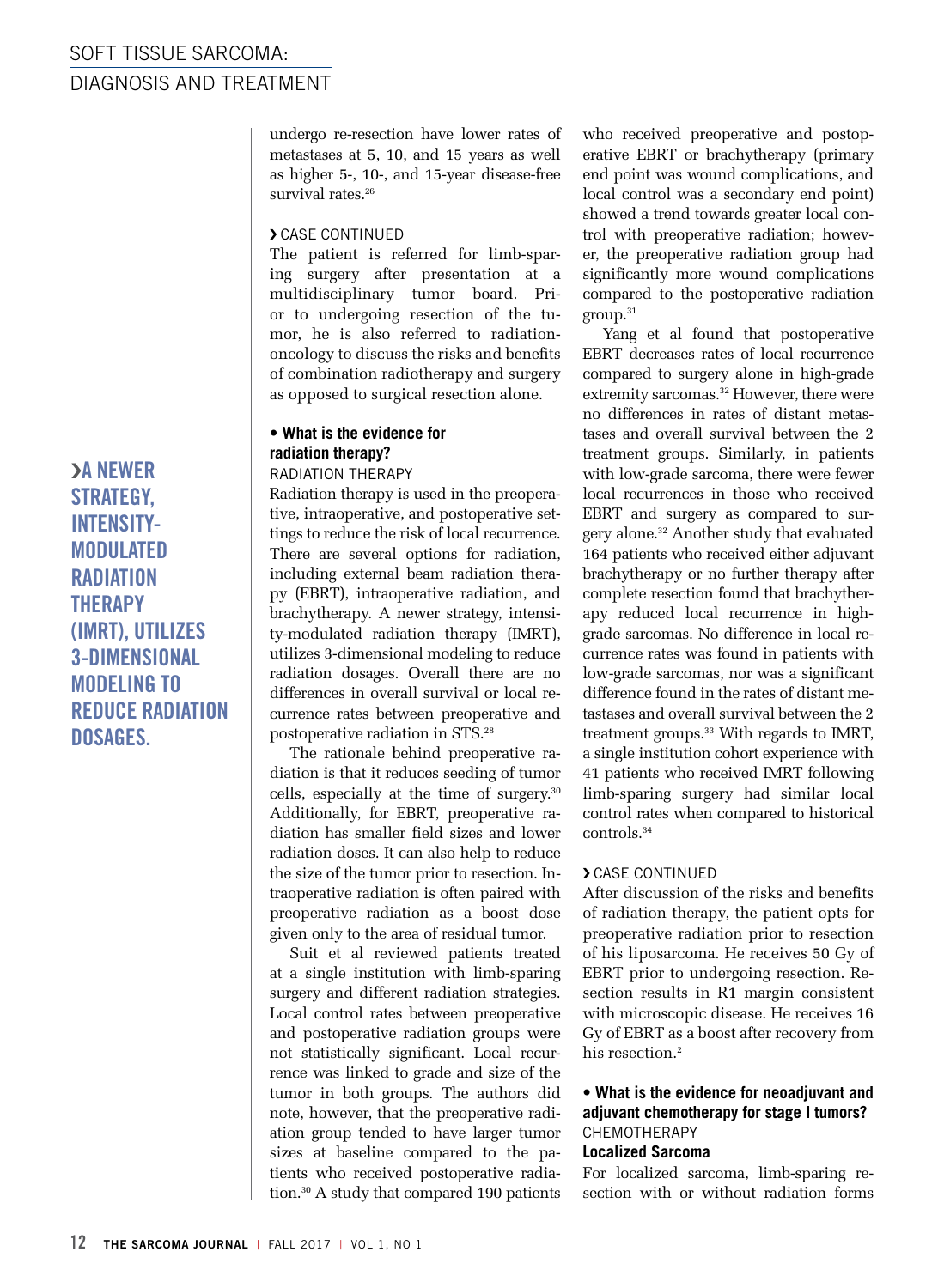SOFT TISSUE SARCOMA: DIAGNOSIS AND TREATMENT

the backbone of treatment. Studies have evaluated chemotherapy in both the neoadjuvant and adjuvant settings, with the vast majority of studies evaluating doxorubicin-based chemotherapy regimens in the adjuvant settings. Due to the rare nature of sarcomas, most studies are not sufficiently powered to detect significant benefit from chemotherapy. Several trials evaluating chemotherapy regimens in the neoadjuvant and adjuvant settings needed to be terminated prematurely due to inadequate enrollment into the study. 35,36

For stage IA (T1a-Tb, N0, M0, low grade) tumors, no additional therapy is recommended after limb-sparing surgery with appropriate surgical margins. For stage IB (T2a-2b, N0, M0, low grade) tumors with insufficient margins, re-resection and radiation therapy should be considered, while for stage IIA (T1a-1b, N0, M0, G2-3) tumors preoperative or postoperative radiation therapy is recommended.2 Studies have not found benefit of adjuvant chemotherapy in these lowgrade, stage I tumors in terms of progression-free survival and overall survival.<sup>37</sup>

#### **• At what stage should chemotherapy be considered?**

For stage IIb and stage III tumors, surgery and radiation therapy again form the backbone of therapy; however, neoadjuvant and adjuvant chemotherapy are also recommended as considerations. Anthracycline-based chemotherapy with either single-agent doxorubicin or doxorubicin and ifosfamide in combination are considered first-line chemotherapy agents in locally advanced STS.2,29,37

Evidence regarding the efficacy of both neoadjuvant and adjuvant chemotherapy regimens in the setting of locally advanced high-grade STS has been mixed. The Sarcoma Meta-analysis Collaboration evaluated 14 trials of doxorubicin-based adjuvant chemotherapy and found a trend towards overall survival in the treatment groups that received chemotherapy.37 All trials included in the meta-analysis compared patients with localized resectable soft-tissue sarcomas who were randomized to either adjuvant chemotherapy or no adjuvant chemotherapy after limb-sparing surgery with or without radiation therapy. None of the individual trials showed a significant benefit, and all trials had large confidence intervals; however, the meta-analysis showed significant benefit in the chemotherapy treatment groups with regard to local recurrence, distant recurrence, and progression-free survival. No significant difference in overall survival was found.37 Pervais et al updated the Sarcoma Meta-analysis Collaboration's 1997 meta-analysis with the inclusion of 4 new trials that evaluated doxorubicin combined with ifosfamide and found that both patients who received doxorubicin-based regimens or doxorubicin with ifosfamide had significant decreases in distant and overall recurrences. Only the trials that utilized doxorubicin and ifosfamide had an improved overall survival that was statistically significant (hazard ratio 0.56 [95% CI 0.36 to 0.85];  $P = 0.01$ .<sup>29</sup> Although no significant heterogeneity was found among the trials included in either meta-analysis, a variety of sarcomas were included in each clinical trial evaluated. Given the extremely small number of each sarcoma subtype present in each trial, subgroup analysis is difficult and prone to inaccuracies. As a result, it is not known if certain histological subtypes are more or less responsive to chemotherapy.37–39

One randomized controlled trial evaluated neoadjuvant chemotherapy in highrisk sarcomas defined as tumors greater than 8 cm or grade II/III tumors. This study evaluated doxorubicin and ifosfamide and found no significant difference in disease-free and overall survival in the neoadjuvant therapy group compared to the control group.<sup>35</sup> There remains controversy in the literature with regards to adjuvant chemotherapy. Many oncologists offer adjuvant chemotherapy to patients with certain stage III subtypes. Examples of subtypes that may be offered adjuvant therapy include myxoid liposarcomas, synovial sarcomas, and leiomyosarcomas.2 With regards to how many cycles of chemotherapy should be considered, a noninferiority study compared 3 cycles of epirubicin and ifosfamide to 5 cycles of epirubicin and ifosfamide in patients

›FOR STAGE IIB AND STAGE III TUMORS, SURGERY AND RADIATION **THERAPY** AGAIN FORM THE BACKBONE OF THERAPY; HOWEVER, NEOADJUVANT AND ADJUVANT **CHEMOTHERAPY** ARE ALSO RECOMMENDED AS CONSIDERATIONS.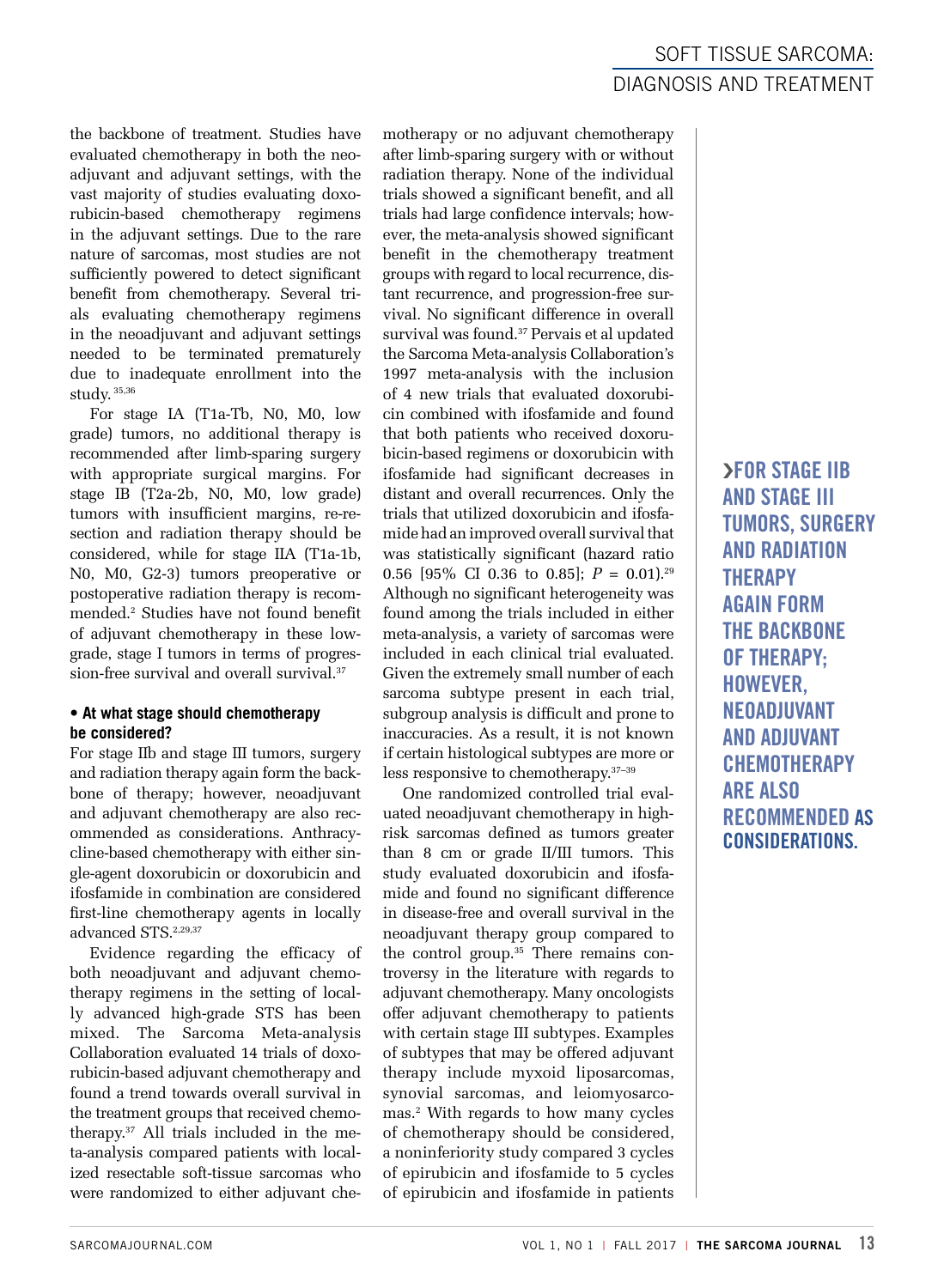›IN AN ANALYSIS OF 1041 PATIENTS WITH STS OF THE EXTREMITIES, HIGH GRADE WAS THE MOST IMPORTANT RISK FACTOR FOR DISTANT METASTASES.

with high-risk locally advanced adult STSs. Three cycles of preoperative epirubicin and ifosfamide was found to be noninferior to 5 cycles with regards to overall survival.38

#### **• What is this patient's risk for recurrence?**

The patient is at intermediate risk for recurrence. Numerous studies have demonstrated that tumor size, grade, and location are the most important factors to determine risk of recurrence, with larger size, higher grades, and deeper locations being associated with higher risk of recurrence. In an analysis of 1041 patients with STS of the extremities, high grade was the most important risk factor for distant metastases.39 The highest risk of recurrence is within the first 2 years. Given that the patient's initial tumor was located in the extremity, he is more likely to have a distant metastasis as his site of recurrence; individuals with retroperitoneal tumors and visceral tumors are more likely to recur locally.<sup>40</sup> For STSs of the extremity, distant metastases determine overall survival, whereas patients with retroperitoneal sarcomas can die from complications of local metastases.41 Once a patient develops distant metastases, the most important prognostic factor is the size of the tumor, with tumors larger than 10 cm having a relative risk of 1.5 (95% CI 1.0 to 2.0).39

#### **• What are the recommendations for surveillance?**

Surveillance recommendations are based on the stage of the sarcoma. Stage I tumors are the least likely to recur either locally or distally. As a result, it is recommended that stage I tumors be followed with history and physical exam every 3 to 6 months for the first 2 to 3 years, and then annually after the first 2 to 3 years. Chest x-rays should be considered every 6 to 12 months.<sup>2</sup> For stage II–IV tumors, history and physical exam is recommended every 3 to 6 months for the first 2 to 3 years. Chest and distant metastases imaging should also be performed every 3 to 6 months during this time frame. For the next 2 years, history and physical exam and imaging are recommended every 6 months. After the first 4 to 5 years, annual follow-up is recommended.2

A study that followed 141 patients with primary extremity STSs for a median interval of 49 months found that highgrade tumors were most likely to recur during the first 2 years, with 20% of their patients recurring locally and 40% recurring distally. Chest x-rays performed during surveillance follow-up found distant lung metastases in 36 asymptomatic patients and had a positive predictive value of 92%, a negative predictive value of 97%, and a quality-adjusted life-year of \$30,000.<sup>40,41</sup> No laboratory testing was found to aid in detection of recurrence.

#### › CASE CONTINUED

The patient does well for 1 year. With physical therapy, he regains most of the strength and coordination of the lower extremity. He is followed every 3 months with chest x-rays and a MRI of the thigh for the first year. On his fourth follow-up clinic visit, he describes increased dyspnea on exertion over the previous few weeks and is found to have multiple lung metastases in both lungs on chest x-ray. He undergoes further evaluation for metastases and is not found to have any other metastatic lesions. Bronchoscopy and biopsy of 1 of the lung nodules confirms recurrent dedifferentiated liposarcoma.

#### **• Should this patient undergo metastectomy?**

An analysis of 3149 patients with STS treated at Memorial Sloan-Kettering who developed lung metastases found that patients with pulmonary metastases have survival rates of 25%. The most important prognostic factor for survival was complete resection of all metastases.42 For stage IV disease, surgery is used only in certain instances. In instances where tumor is more localized or limited, removal of metastases or metastectomy can play a role in management.2

#### › CASE CONTINUED

Because the patient's metastases are limited to the lungs, he is referred for metastectomy. He undergoes wedge resection for definitive diagnosis but it is not possi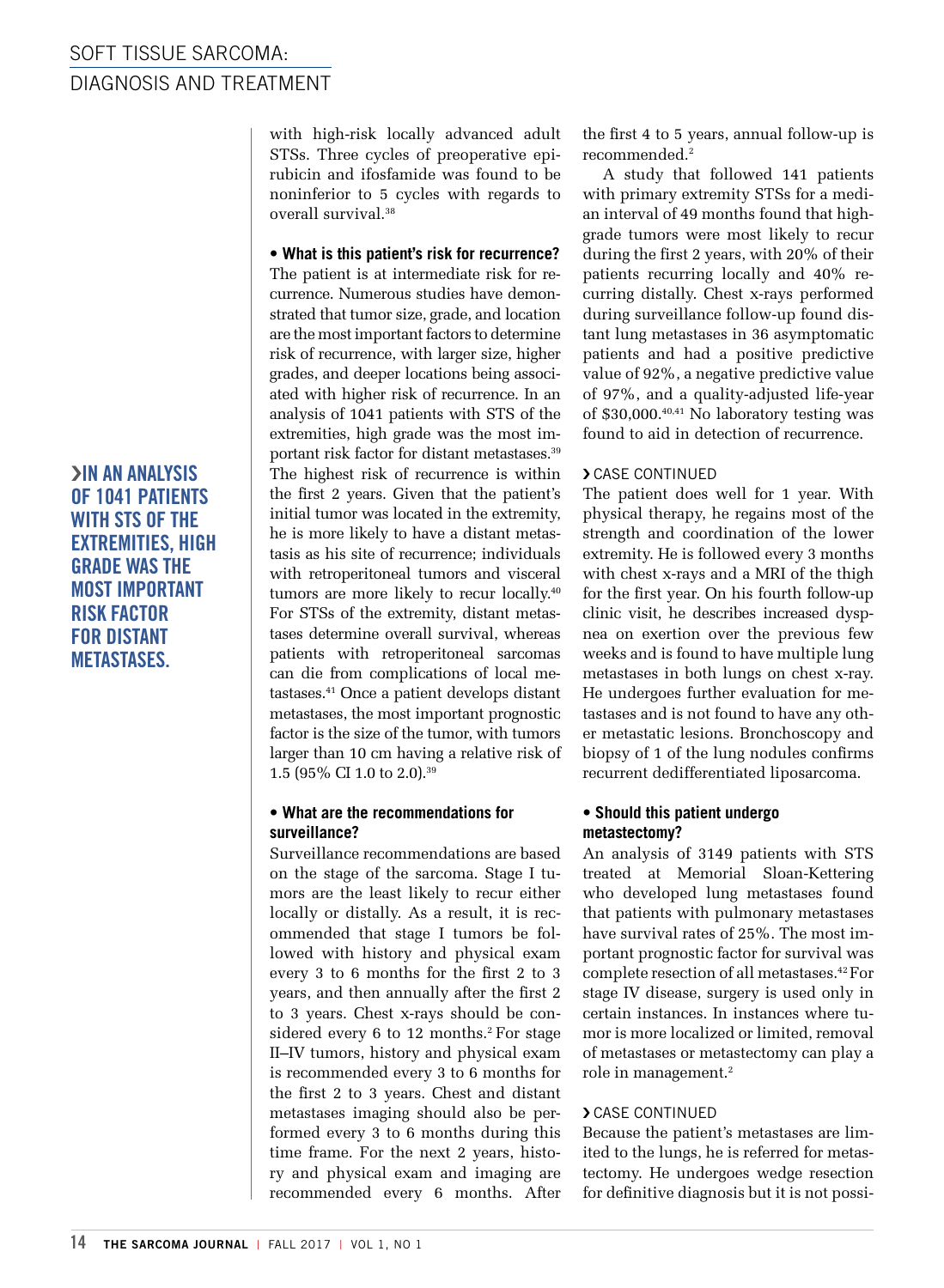ble to completely resect all of the metastases. He is thus referred to a medical oncologist to discuss his treatment options.

#### **• What are treatment options for unresectable or metastatic disease?** METASTATIC DISEASE

Unlike local and locally advanced disease, chemotherapy forms the backbone of treatment in stage IV disease. Doxorubicin and olaratumab or doxorubicin and ifosfamide in combination are considered first line in metastatic disease. Response rates for single-agent doxorubicin range from 16% to 27%, while phase 2 and phase 3 studies of doxorubicin and ifosfamide have found response rates ranging from  $18\%$  to  $36\%$ .<sup>43</sup> In addition, the effectiveness of doxorubicin and ifosfamide phase 2 and 3 trials varied. Edmonson et al found a tumor regression rate of 34% for doxorubicin and ifosfamide as compared to 20% for doxorubicin alone.44 In comparison, Santoro et al found a response rate of 21.3% for doxorubicin alone and 25.2% for doxorubicin and ifosfamide.45 Neither study found increased survival benefit for doxorubicin and ifosfamide when compared to doxorubicin alone. In a Cochrane review evaluating randomized trials that compared doxorubicin and combination chemotherapy regimens, response rates varied from 14% for doxorubicin in combination with streptomycin to 34% for doxorubicin and ifosfamide. Most trials did not show a significant benefit for combination therapies when compared to doxorubicin alone.43 Mean survival with doxorubicin or doxorubicin and ifosfamide is 12 months. High rates of recurrence highlight the need for additional chemotherapy regimens.

The newest approved agent is olaratumab, a monoclonal antibody that binds platelet-derived growth factor receptor alpha and prevents receptor activation. A phase 1-b and phase 2 trial evaluated patients with locally advanced and metastatic STS and randomly assigned them to either olaratumab and doxorubicin or doxorubicin alone.46 Progression-free survival for olaratumab/doxorubicin was 6.6 months (95% CI 4.1 to 8.3) compared to

4.1 months (95% CI 2.8 to 5.4) for doxorubicin alone. The objective response rate was 18.2% (95% CI 9.8 to 29.6) for olaratumab/doxorubicin compared to 7.5% (95% CI 2.5 to 6.6) for doxorubicin alone. Furthermore, the median overall survival for olaratumab plus doxorubicin was 26.5 months (95% CI 20.9 to 31.7) compared to 14.7 months for doxorubicin alone (95% CI 5.5 to 26.0). Impressively, this improved response was notable across histological types. Furthermore, patients who had previously been treated with more than 1 regimen and those who were treatment naïve had similar response rates.46

#### **• What are second-line treatment options?**

Doxorubicin has been used in combination with several other agents including dacarbazine (DTIC) as well as DTIC and ifosfamide (MAID). Borden et al evaluated patients with metastatic STS and randomly assigned the patients to either doxorubicin or doxorubicin and DTIC. Combination therapy demonstrated better tumor response than doxorubicin alone: 30% complete or partial response for combination therapy and 18% for doxorubicin alone.47 However, Omura et al found similar rates of efficacy between doxorubicin and combination doxorubicin and DTIC in women with recurrent or nonresectable uterine sarcomas.48 MAID has never been directly compared in a randomized trial to doxorubicin alone. In a study that compared MAID to doxorubicin and DTIC (AD) in patients with unresectable or metastatic sarcomas, MAID had superior response rates (32% versus 17%), but there was no difference with regards to overall survival (mean survival of 12.5 months).<sup>49</sup>

Several additional regimens have undergone evaluation in metastatic and recurrent STSs. Gemcitabine has been used both as a single agent and as part of combination therapy in many studies. Studies with gemcitabine in combination with either docetaxel or DTIC have been the most efficacious. In a phase 2 trial, patients with metastatic STS were randomly assigned to either gemcitabine alone or gemcitabine and docetaxel. Combination therapy had a higher response rate (16% versus 8%) and longer overall survival

### SOFT TISSUE SARCOMA: DIAGNOSIS AND TREATMENT

**>COMBINATION THERAPY DEMONSTRATED** BETTER TUMOR RESPONSE THAN **DOXORUBICIN** ALONE: 30% COMPLETE OR PARTIAL RESPONSE FOR COMBINATION THERAPY AND 18% FOR DOXORUBICIN ALONE.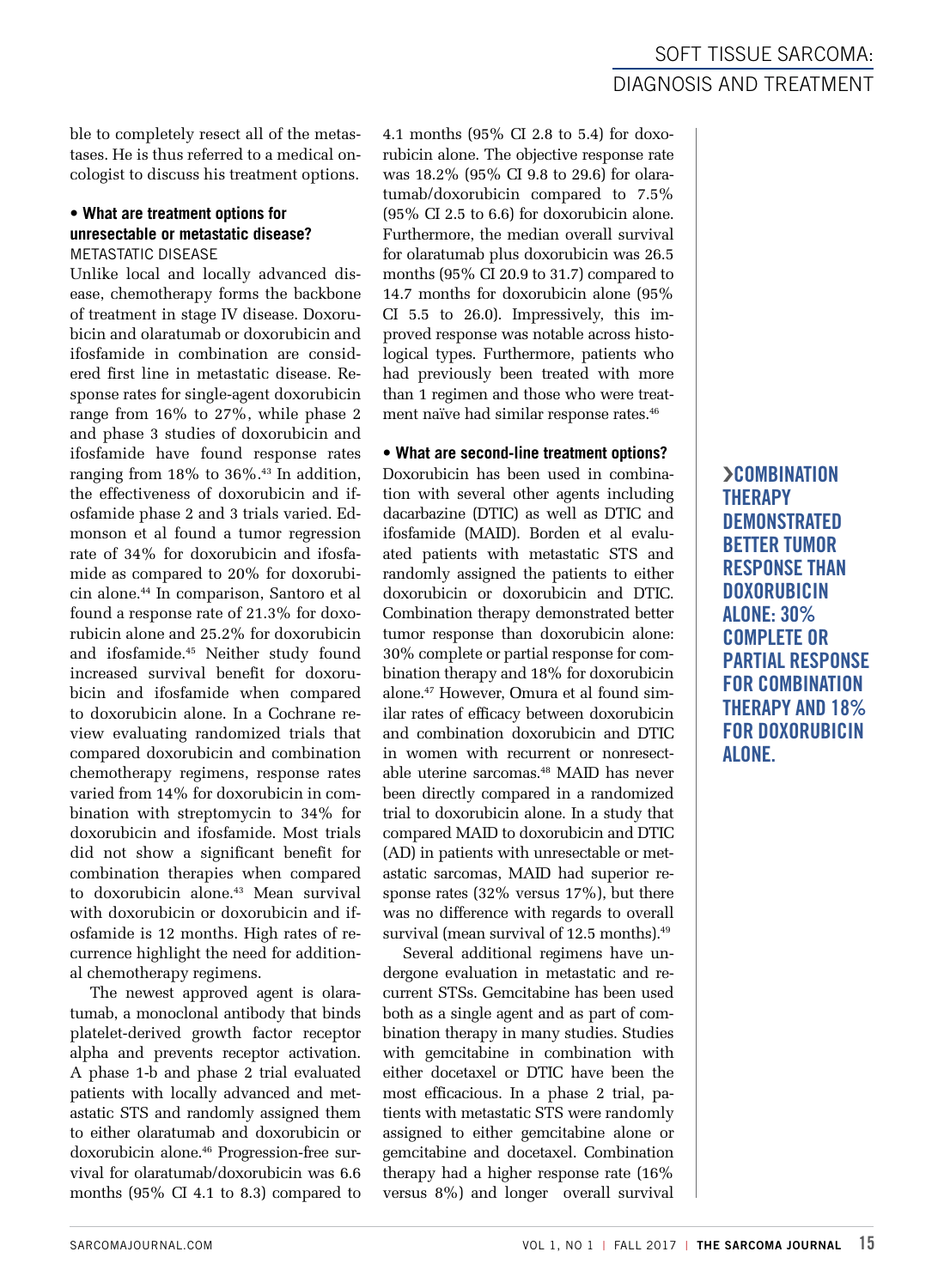›GIVEN THE RARITY OF SARCOMAS AS A WHOLE, MANY TRIALS HAVE HAD DIFFICULTY RECRUITING ADEQUATE NUMBERS OF PATIENTS TO HAVE SUFFICIENT POWER TO DEFINITELY DETERMINE IF THE TREATMENT UNDER INVESTIGATION HAS CLINICAL BENEFIT.

(17.9 months versus 11.5 months) than gemcitabine alone.50 Furthermore, a phase 2 trial of gemcitabine and docetaxel in patients with unresectable leiomyosarcoma showed an overall response rate of 56%, with 3 complete and 15 partial responses among the 34 patients enrolled in the study.<sup>51</sup>

A phase 2 trial randomly assigned patients with unresectable or metastatic STS to either DTIC or combination gemcitabine and DTIC.52 Gemcitabine-DTIC had a superior progression-free survival at 3 months (56% [95% CI 43% to 69%]) as compared to DTIC alone (37% [95% CI 23.5% to 50%]). Furthermore, mean progression-free survival and overall survival were improved in the gemcitabine-DTIC group (4.2 months and 16.8 months) as compared to the DTIC group (2.0 months and 8.2 months).52 DTIC has a single-agent response rate of 16%, but has been shown to be particularly effective in the setting of leiomyosarcomas.<sup>49</sup>

#### **• Does response to treatment regimens differ by histologic subtype?**

The majority of STS trials include many different histologic subtypes. Given the rarity of sarcomas as a whole, many trials have had difficulty recruiting adequate numbers of patients to have sufficient power to definitely determine if the treatment under investigation has clinical benefit. Furthermore, the patients recruited have been heterogeneous with regard to subtype. Many older studies hypothesized that the efficacy of chemotherapeutic agents vary based on histologic subtype; however, for most subtypes the number of individuals included in those trials was too low to evaluate efficacy based on subtype.

Some exceptions exist, however. For example, both gemcitabine-DTIC and gemcitabine-docetaxel have been found to be particularly effective in the treatment of leiomyosarcomas.50,52 Additionally, a retrospective study found a 51% overall response rate for patients with myxoid liposarcomas treated with trabectedin.<sup>53</sup> Studies of patients with angiosarcoma treated with paclitaxel have demonstrated response rates of 43% and 53%.54,55

#### **• What are the newest approved and investigational agents?**

A recently approved agent is trabectedin, a tris tetrahydroisoquinoline alkaloid isolated from ascidians that binds to the minor groove of DNA and causes disruptions in the cell cycle. Samuels et al reported data from a single-arm, open-label expanded access trial that evaluated patients with advanced metastatic sarcomas.<sup>56</sup> In this study, patients with liposarcomas and leiomyosarcomas had an objective response rate of 6.9% (95% CI 4.8 to 9.6) as compared to a rate of 5.9% (95% CI 4.4 to 7.8) for all assessable patients. Median survival was 11.9 months for all patients, with improved median survivals for liposarcoma and leiomyosarcomas of 16.2 months (95% CI 14.1 to 19.5) compared to 8.4 months (95% CI 7.1 to 10.7 months) for other subtypes.<sup>56</sup>

Schöffski et al evaluated eribulin, a chemotherapeutic agent that affects microtubule dynamics, in a phase 2 trial of patients with progressive or high-grade STS with progression on previous chemotherapy. They found a median progression-free survival of 2.6 months (95% CI 1.7 to 6.2) for adipocytic sarcoma, 2.9 months (95% CI 2.4 to 4.6) for leiomyosarcoma, 2.6 months (95% CI 2.3 to 4.3) for synovial sarcoma, and 2.1 months (95% CI 1.4 to 2.9) for other sarcomas.<sup>57</sup>

Van der Graaf and colleagues randomly assigned patients with metastatic nonadipocytic STS to pazopanib or placebo in a phase 3 trial. Pazopanib is a small-molecule endothelial growth factor inhibitor with activity against vascular endothelial growth factors 1, 2, and 3 as well as platelet-derived growth factors. Median progression-free survival was 4.6 months (95% CI 3.7 to 4.8) with pazopanib compared to 1.6 months (95% CI 0.9 to 1.8) with placebo.<sup>58</sup> Adipocytic sarcomas (liposarcomas) were excluded from the trial because phase 2 trials had found a lower rate of progression-free survival (26%) for them compared to other subtypes.

#### **• What are the most common toxicities associated with the approved and investigational chemotherapeutic agents?**

Toxicities were seen with each of the regimens studied and were common in the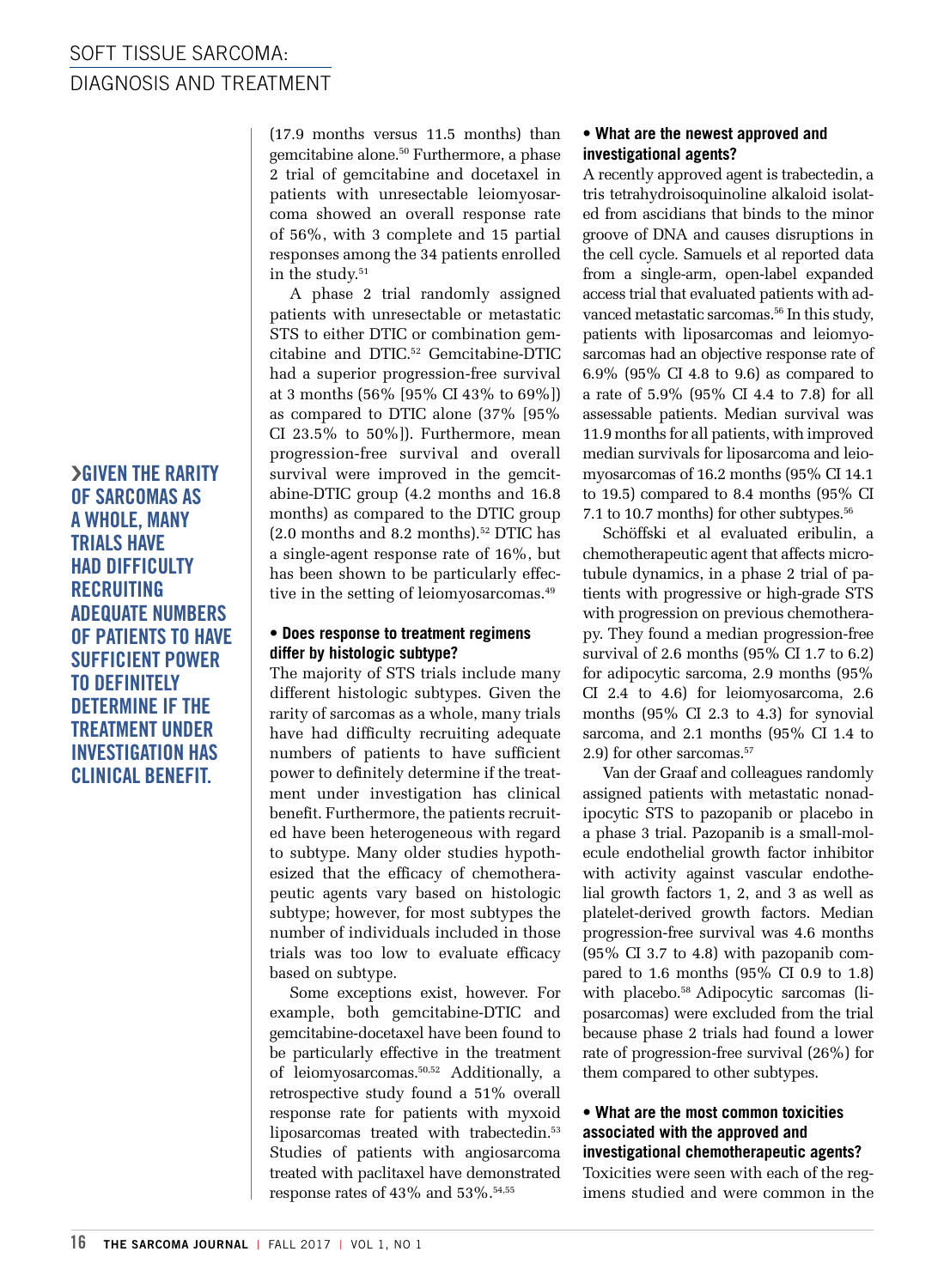randomized trials, with higher rates of toxicities in the combination chemotherapy regimens. The most common toxicities are myelosuppression, nausea, and vomiting. In the doxorubicin trials, the most common toxicities were myelosuppression, nausea, and vomiting.44

Ifosfamide both as an individual agent and in combination with doxorubicin has higher rates and higher grades of toxicity than doxorubicin alone. Myelosuppression is the most common toxicity associated with ifosfamide, and the most commonly affected cell line is leukocytes.<sup>44</sup> Combination doxorubicin and ifosfamide also had high rates of nausea and vomiting (95%) and alopecia (100%).35

Neutropenia is the most common toxicity associated with gemcitabine and dacarbazine, while their most common nonhematologic toxicities are fatigue and nausea.52,59 Trabectedin's most common toxicities are nausea (29%), neutropenia (24%), and fatigue (23%). It has also been shown to cause increased alkaline phosphatase (20%) and alanine aminotransferase (19%) levels.56 In a phase 2 study of eribulin, 50% of patients had neutropenia, and other toxicities included fatigue, alopecia, nausea, sensory neuropathy, and thrombocytopenia.57 Pazopanib is generally well tolerated; the most common toxicities are fatigue (65%), diarrhea (58%), nausea (54%), and hypertension  $(41\%)$ .<sup>58</sup> Higher rates of neutropenia, mucositis, nausea, vomiting, diarrhea, and transfusion reactions were seen with olaratumab and doxorubicin compared to doxorubicin alone in phase 1b and 2 studies.46

#### › CASE CONTINUED

Given his poor prognosis with unresectable metastatic undifferentiated liposarcoma, the patient considers a clinical trial prior to undergoing combined therapy with doxorubicin and ifosfamide. He tolerates therapy well with stable disease at 6 months.

#### **CONCLUSION**

STSs are a heterogeneous collection of rare tumors. Low-grade, localized tumors have the best prognosis, and patients who undergo complete resection have the best

long-term survival. Due to the rarity of STSs, trials often have limited enrollment, and little progress has been made with regards to treatment and survival rates for metastatic and unresectable disease. All patients should be evaluated and treated at specialized sarcoma centers. This case highlights the need for continued research and clinical trials to improve overall survival of patients with sarcoma. **TSJ**

#### **CORRESPONDENCE**

Ashley Pariser, MD, Resident, Department of Medicine, Northwestern University Feinberg School of Medicine Chicago, IL. Accepted for publication Jan/Feb 2017; Hosp Phys; Vol. 12, Part1

#### **REFERENCES**

- 1. American Cancer Society. Cancer facts and figures 2016. American Cancer Society Web site. www.cancer.org/acs/groups/ content/@research/documents/document/ acspc-047079.pdf. Accessed December 20, 2016.
- 2. National Comprehensive Cancer Network. NCCN clinical guidelines in oncology: soft tissue sarcoma. 2016
- 3. Coindre J, Terrier P, Guillou L, et al. Predictive value of grade for metastasis development in the main histologic types of adult soft tissue sarcomas: a study of 1240 patients from the French Federation of Cancer Centers Sarcoma Group. Cancer 2001;91:1914–26.
- 4. Dei Tos A. Liposarcoma: new entities and evolving concepts. Ann Diagn Pathol 2000;4: 252–66.
- 5. Wile AG, Evans HL, Romsdahl MM. Leiomyosarcoma of soft tissue: a clinicopathologic study. Cancer 1981;48:1022–32.
- 6. Hashimoto H, Daimaru Y, Tsuneyoshi M, Enjoji M. Leiomyosarcoma of the external soft tissues. A clinicopathologic, immunohistochemical, and electron microscopic study. Cancer 1986;57:2077–88
- 7. Fisher C. Synovial sarcoma. Ann Diagn Pathol 1998;2:401–21.
- 8. Newton WA Jr, Gehan EA, Webber BL, et al. Classification of rhabdomyosarcomas and related sarcomas. Pathologic aspects and proposal for a new classification--an Intergroup Rhabdomyosarcoma Study. Cancer 1995;76:1073–85.
- 9. Furlong MA. Pleomorphic rhabdomyosarcoma in adults: a clinicopathologic study of 38 cases with emphasis on morphologic variants and recent skeletal muscle-specific markers. Mod Pathol. 2001;14:595–603.
- 10. Anghileri M, Miceli R, Fiore M. Malignant peripheral nerve sheath tumors: prognostic factors and survival in a series of patients treated at a single institution. Cancer 2006;107:1065–74.

### SOFT TISSUE SARCOMA: DIAGNOSIS AND TREATMENT

**SALL PATIENTS** SHOULD BE EVALUATED AND TREATED AT SPECIALIZED SARCOMA CENTERS. THIS CASE HIGHLIGHTS THE NEED FOR CONTINUED RESEARCH AND CLINICAL TRIALS TO IMPROVE OVERALL SURVIVAL OF PATIENTS WITH SARCOMA.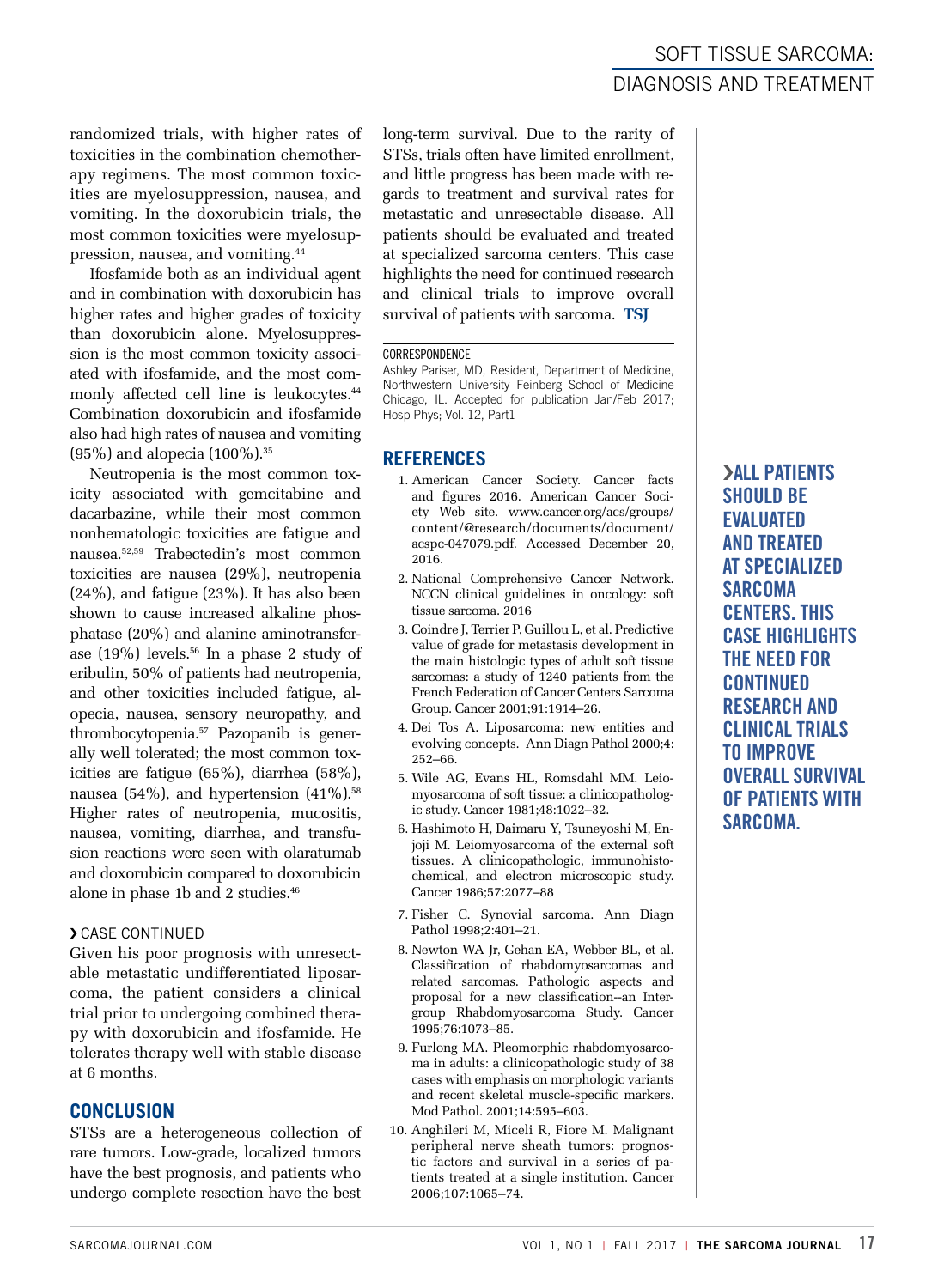### SOFT TISSUE SARCOMA: DIAGNOSIS AND TREATMENT

- 11. Miettinen M, Lasota J. Gastrointestinal stromal tumors–definition, clinical, histological, immunohistochemical, and molecular genetic features and differential diagnosis. Virchows Archive 2001;438:1–12.
- 12. Miettinen M, Lasota J. Gastrointestinal stromal tumors: pathology and prognosis at different sites. Semin Diagn Pathol 2006;23:70–83.
- 13. Young RJ, Brown NJ, Reed MW, et al. Angiosarcoma. Lancet Oncol 2010;11:983–91.
- 14. Cormier JN, Pollock RE. Soft tissue sarcomas. CA Cancer J Clin 2004;54:94–109.
- 15. Penel N, Grosjean J, Robin YM, et al. Frequency of certain established risk factors in soft tissue sarcomas in adults: a prospective descriptive study of 658 cases. Sarcoma 2008;2008:459386.
- 16. Guillou L, Coindre JM, Bonichon F, et al. Comparative study of the National Cancer Institute and French Federation of Cancer Centers Sarcoma Group grading systems in a population of 410 adult patients with soft tissue sarcoma. J Clin Oncol 1997;15:350–62.
- 17. Maki RG, Moraco N, Antonescu CR, et al. Toward better soft tissue sarcoma staging: building on American joint committee on cancer staging systems versions 6 and 7. Ann Surg Oncol 2013;20:3377–83.
- 18. Shiraki M, Enterline HT, Brooks JJ, et al. Pathologic analysis of advanced adult soft tissue sarcomas, bone sarcomas, and mesotheliomas. The Eastern Cooperative Oncology Group (ECOG) experience. Cancer 1989;64:484–90.
- 19. Presant CA, Russell WO, Alexander RW, Fu YS. Soft-tissue and bone sarcoma histopathology peer review: The frequency of disagreement in diagnosis and the need for second pathology opinions. The Southeastern Cancer Study Group experience. J Clin Oncol 1986; 4:1658–61.
- 20. Sundaram M, McLeod RA. MR imaging of tumor and tumorlike lesions of bone and soft tissue. AJR Am J Roentgenol 1990;155:817– 24.
- 21. Ioannidis JP, Lau J. 18F-FDG PET for the diagnosis and grading of soft-tissue sarcoma: a meta-analysis. J Nucl Med 2003;44:717–24.
- 22. Tateishi U, Yamaguchi U, Seki K, et al. Bone and soft-tissue sarcoma: preoperative staging with fluorine 18 fluorodeoxyglucose PET/ CT and conventional imaging. Radiology 2007;245:839–47.
- 23. Zagars GK, Ballo MT, Pisters PW, et al. Prognostic factors for patients with localized soft-tissue sarcoma treated with conservation surgery and radiation therapy: an analysis of 1225 patients. Cancer 2003;97:2530–43
- 24. Rosenberg S, Tepper J, Glatstein E, et al. The treatment of soft-tissue sarcomas of the extremities: prospective randomized evaluations of (1) limb-sparing surgery plus radiation therapy compared with amputation and (2) the role of adjuvant chemotherapy. Ann Surg 1982;196:305–14.
- 25. Lewis J, Leung D, Woodruff J, et al. Retroperitoneal soft-tissue sarcoma: analysis of 500 patients treated and followed at a single institution. Ann Surg 1998;288:355–65.
- 26. Zagars GK, Ballo MT, Pisters PW, et al. Surgical margins and reresection in the management of patients with soft tissue sarcoma using conservative surgery and radiation therapy. Cancer 2003;97:2544–53.
- 27. Stojadinovic A, Leung DH, Hoos A. Analysis of the prognostic significance of microscopic margins in 2,084 localized primary adult soft tisusse sarcomas. Ann Surg 2002;235:424–34.
- 28. O'Sullivan B, Davis AM, Turcotte R, et al. Preoperative versus postoperative radiotherapy in soft-tissue sarcoma of the limbs: a randomized trial. Lancet 2002;359:2235–41.
- 29. Pervaiz N, Colterjohn N, Farrokhyar F, et al. A systematic meta-analysis of randomized controlled trials of adjuvant chemotherapy for localized resectable soft-tissue sarcoma. Cancer 2008;113:573–81.
- 30. Suit HD, Mankin HJ, Wood WC, Proppe KH. Preoperative, intraoperative, and postoperative radiation in the treatment of primary soft tissue sarcoma. Cancer 1985;55:2659–67
- 31. O'Sullivan B, Davis AM, Turcotte R, et al. Preoperative versus postoperative radiotherapy in soft-tissue sarcoma of the limbs: a randomized trial. Lancet 2002;359:2235–41.
- 32. Yang J, Chang A, Baker A, et al. Randomized prospective study of the benefit of adjuvant radiation therapy in the treatment of soft tissue sarcomas of the extremity. J Clin Oncol 1998;16:197–203.
- 33. Pisters PW, Harrison LB, Leung DH, et al. Long-term results of a prospective randomized trial of adjuvant brachytherapy in soft tissue sarcoma. J Clin Oncol 1996;14:859–68.
- 34. Alektiar KM, Brennan MF, Healey JH, Singer S. Impact of intensity-modulated radiation therapy on local control in primary soft-tissue sarcoma of the extremity. J Clin Oncol 2008;26:3440–5.
- 35. Gortzak E, Azzarelli A, Buesa J, et al. A randomized phase II study on neo-adjuvant chemotherapy for 'high-risk' adult soft-tissue sarcoma. Eur J Cancer 2001;37:1096–1103.
- 36. Fakhari N, Ebm C, Kostler WJ, et al. Intensified adjuvant IFADIC chemotherapy in combination with radiotherapy versus radiotherapy alone for soft tissue sarcoma: long-term follow-up of a prospective randomized feasibility trial. Wein Klin Wochenschr 2010;122:614–9.
- 37. Adjuvant chemotherapy for localised resectable soft-tissue sarcoma of adults: meta-analysis of individual data. Lancet 1997;350: 1647–54.
- 38. Gronchi A, Frustaci S, Mercuri M, et al. Short, full-dose adjuvant chemotherapy in high-risk adult soft tissue sarcomas: a randomized clinical trial from the Italian Sarcoma Group and the Spanish Sarcoma Group. J Clin Oncol 2012;30:850–56.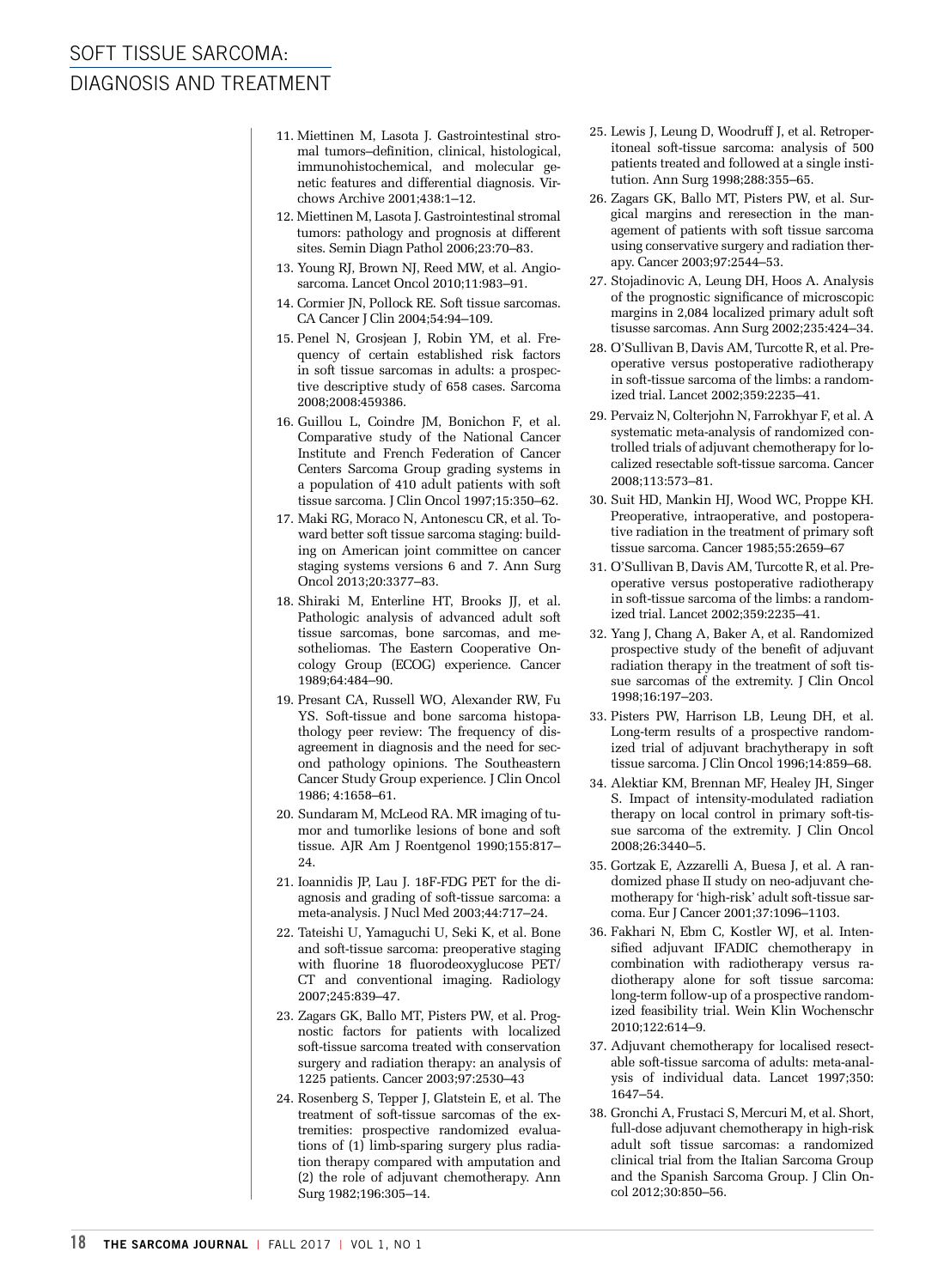- 39. Pisters PW, Leung DH, Woodruff J. Analysis of prognostic factors in 1,041 patients with localized soft tissue sarcomas of the extremities. J Clin Oncol 1996;14:1679–89.
- 40. Whooley B, Gibbs J, Mooney M. Primary Extremity Sarcoma: What is the Appropriate Follow-up? Annals of Surg Oncol 2000; 7: 9-14.
- 41. Whooley BP, Mooney MN, Gibbs JF, Graybill WG. Effective follow-up strategies in soft tissue sarcoma. Sem Surg Oncol 1999;17: 83–87.
- 42. Billingsley KG, Burt ME, Jara E, et al. Pulmonary metastases from soft tissue sarcoma: analysis of patterns of diseases and postmetastasis survival. Ann Surg 1999;229:602–10.
- 43. Bramwell VH, Anderson D, Charette ML; Sarcoma Disease Site Group. Doxorubicin-based chemotherapy for the palliative treatment of adult patients with locally advanced or metastatic soft tissue sarcoma. Cochrane Database Syst Rev 2003;(3):CD003293.
- 44. Edmonson J, Ryan L, Blum R. Randomized comparison of doxorubicin alone versus ifosfamide plus doxorubicin or mitomycin, doxorubicin, and cisplatin against advanced soft tissue sarcomas. J Clin Oncol 1993;11:1269– 75.
- 45. Santoro A, Tursz T, Mouridsen H. Doxorubicin versus CYVADIC versus doxorubicin plus ifosfamide in first-line treatment of advanced soft tissue sarcomas: a randomized study of the European Organization for Research and Treatment of Cancer Soft Tissue and Bone Sarcoma Group. J Clin Oncol 1995;13:1537– 45.
- 46. Tap WD, Jones RL, Van Tine B, et al. Olaratumab and doxorubicin versus doxorubicin alone for treatment of soft-tissue sarcoma: an open-label phase 1b and randomised phase 2 trial. Lancet 2016;388:488–97.
- 47. Borden EC, Amato DA, Rosenbaum C, et al. Randomized comparison of three adriamycin regimens for metastatic soft tissue sarcomas. J Clin Oncol 1987;5:840–50.
- 48. Omura GA, Major FJ, Blessing JA, et al. A randomized study of adriamycin with and without dimethyl triazenoimidazole carboxamide in advanced uterine sarcomas. Cancer 1983;52:626–32.
- 49. Antman K, Crowley J, Balcerzak SP, et al. An intergroup phase III randomized study of doxorubicin and dacarbazine with or without ifosfamide and mesna in advanced

soft tissue and bone sarcomas. J Clin Oncol 1993;11:1276–85.

- 50. Maki R, Wathen K, Patel SR, et al. Randomized phase II study of gemcitabine and docetaxel compared with gemcitabine alone in patients with metastatic soft tissue sarcomas: results of sarcoma alliance for research through collaboration study 002 [corrected]. J Clin Oncol 2007; 25: 2755–63.
- 51. Hensley ML, Maki R, Venkatraman E, et al. Gemcitabine and docetaxel in patients with unresectable leiomyosarcoma: results of a phase II trial. J Clin Oncol 2002;12:2824–31.
- 52. Garcia-del-Muro X, Lopez-Pousa A, Maurel J, et al. Randomized phase II study comparing gemcitabine plus dacarbazine versus dacarbazine alone in patients with previously treated soft tissue sarcoma: a Spanish Group for Research on Sarcomas study. J Clin Oncol 2011;29:2528–33.
- 53. Grosso F, Jones RL, Demetri GD, et al. Efficacy of trabectedin (ecteinascidin-743) in advanced pretreated myxoid liposarcomas: a retrospective study. Lancet Oncol 2007;7:595–602.
- 54. Italiano A, Cioffi A, Penel N, et al. Comparison of doxorubicin and weekly paclitaxel efficacy in metastatic angiosarcomas. Cancer 2012;118:3330–6.
- 55. Penel N, Italiano A, Ray-Coquard I, et al. Metastatic angiosarcomas: doxorubicin-based regimens, weekly paclitaxel and metastasectomy significantly improve outcome. Ann Oncol 2012;23:517–23.
- 56. Samuels BL, Chawla S, Patel S, et al. Clinical outcomes and safety with trabectedin therapy in patients with advanced soft tissue sarcomas following failure of prior chemotherapy: results of a worldwide expanded access program study. Ann Oncol 2013;24:1703–9.
- 57. Schöffski P, Ray-Coquard IL, Cioffi A, et al. Activity of eribulin mesylate in patients with soft-tissue sarcoma: a phase 2 study in four independent histolical subtypes. Lancet 2011;11:1045–52.
- 58. Van der Graaf W, Blay JY, Chawla S, et al. Pazopanib for metastatic soft-tissue sarcoma (PALETTE): a randomized, double-blind, placebo-controlled phase 3 trial. Lancet 2012;379:1879–86.
- 59. Dileo P, Morgan JA, Zahrieh D, et al. Gemcitabine and vinorelbine combination chemotherapy for patients with advanced soft tissue sarcomas: results of a phase II trial. Cancer 2007;109:1863–9.

## SOFT TISSUE SARCOMA: DIAGNOSIS AND TREATMENT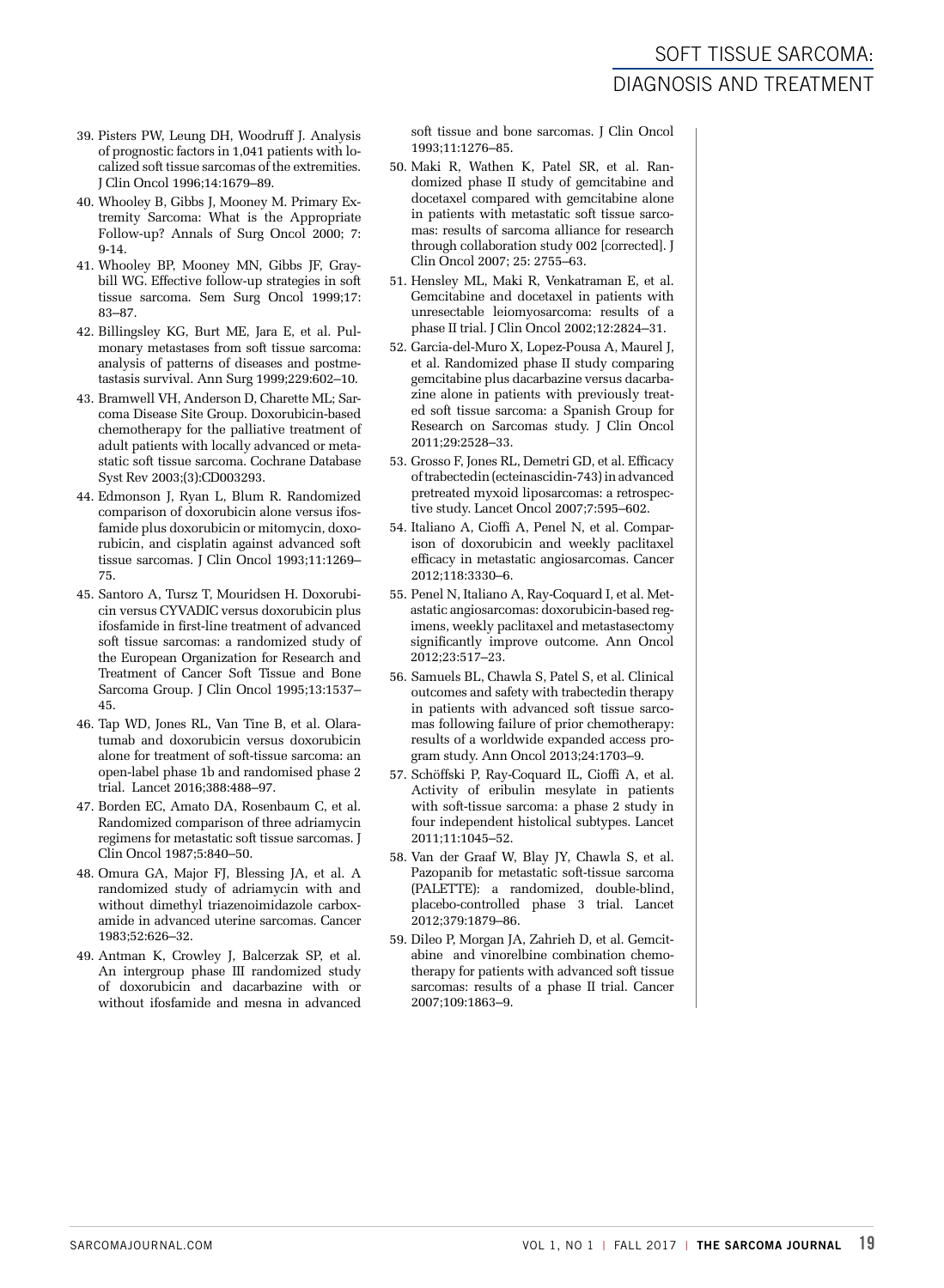REBECCA E NERIL, MD, AND KIMBERLY LAM, MD

# Bilateral chylothorax in an AIDS patient with newly diagnosed Kaposi sarcoma

**Rebecca E Neril, MD, and Kimberly Lam, MD;** Department of Internal Medicine, SBH Health System, Bronx, New York

**DISCLOSURES** *The authors report no disclosures or conflicts of interest.*

aposi sarcoma is an angiopro-<br>liferative tumor that is associated with human herpes virus-B<br>(HIV-B). Mucocutaneous disease<br>is the most common site for manifestaliferative tumor that is associated with human herpes virus-B (HIV-B). Mucocutaneous disease is the most common site for manifestation of AIDS-related Kaposi sarcoma, commonly affecting the lower extremeties, oral mucosa, face, and genitalia. Pleural effusions can occur in 36%-60% of patients with Kaposi sarcoma, and it has been documented that chylothorax is a rare, but plausible presentation in patients with Kaposi sarcoma.<sup>1</sup> We present here a case of bilateral chylothorax in a patient with AIDS-related Kaposi sarcoma.

#### **CASE PRESENTATION AND SUMMARY**

A 52-year-old MSM male with AIDS (CD4, <20 mm3 ; viral load, 58 copies/ml) presented to the emergency department with complaints of shortness of breath, productive cough, and diarrhea for 2 days prior to presentation. His medical history also included chronic obstructive pulmonary disease, coronary artery disease, and hyperlipidemia.The patient was not on HAART because of his history of noncompliance. The results of a chest X-ray and computed-tomography (CT) scan showed that the patient had bilateral pleural effusion and a spiculated 14-mm nodule in the left upper lobe. The patient underwent ultrasound-guided placement of a 12-French left-sided chest catheter, and a milky white fluid was aspirated from the left pleural space. Laboratory analysis of the pleural fluid confirmed an exudate with an elevated triglyceride level of 120 mg/dL (chylous, >110 mg/dL) indicating chylothorax.

On close physical examination, the patient was found to have multiple irregular plaques on the back and lower extremities. As described by dermatology, there was a violaceous indurated plaque on the left axillae, violaceous indurated plaques with superficial scale grouped on the left midlateral back, and hyperpigmented lichenified plaques and papules on bilateral shins, with some with platelike scale. Two punch biopsies were taken of the skin lesions, which confirmed Kaposi sarcoma, plaque stage from the lesion biopsied on the back, and patch stage from the lesion biopsied in the left axilla. Cytology of the pleural fluid was negative for malignant cells. On review by the radiologist of the CT scan of the chest, there was no indication of gross distention of the thoracic duct. Treatment options were offered to the patient, and the patient was considering options for chemotherapy and home hospice given his advanced disease state at the time of discharge.

#### **DISCUSSION**

Chylothorax occurs with a thoracic duct obstruction, which results in leakage of lymphatic fluid into the pleural cavity. The two leading causes of chylothorax are trauma and malignancy, with lymphoma being the most common cause of chylothorax among those with malignancy.2 Chylothorax, however, is a rare but documented complication of Kaposi sarcoma. Marais and colleagues reported the case of a 3-year-old HIV-positive patient with newly diagnosed Kaposi sarcoma who was found to have tumor infiltration in the thoracic duct leading to bilateral chylothorax.3 Maradona and colleagues described a 40-year-old man with AIDS-related Kaposi sarcoma who was found to have pleural and pericardial Ka-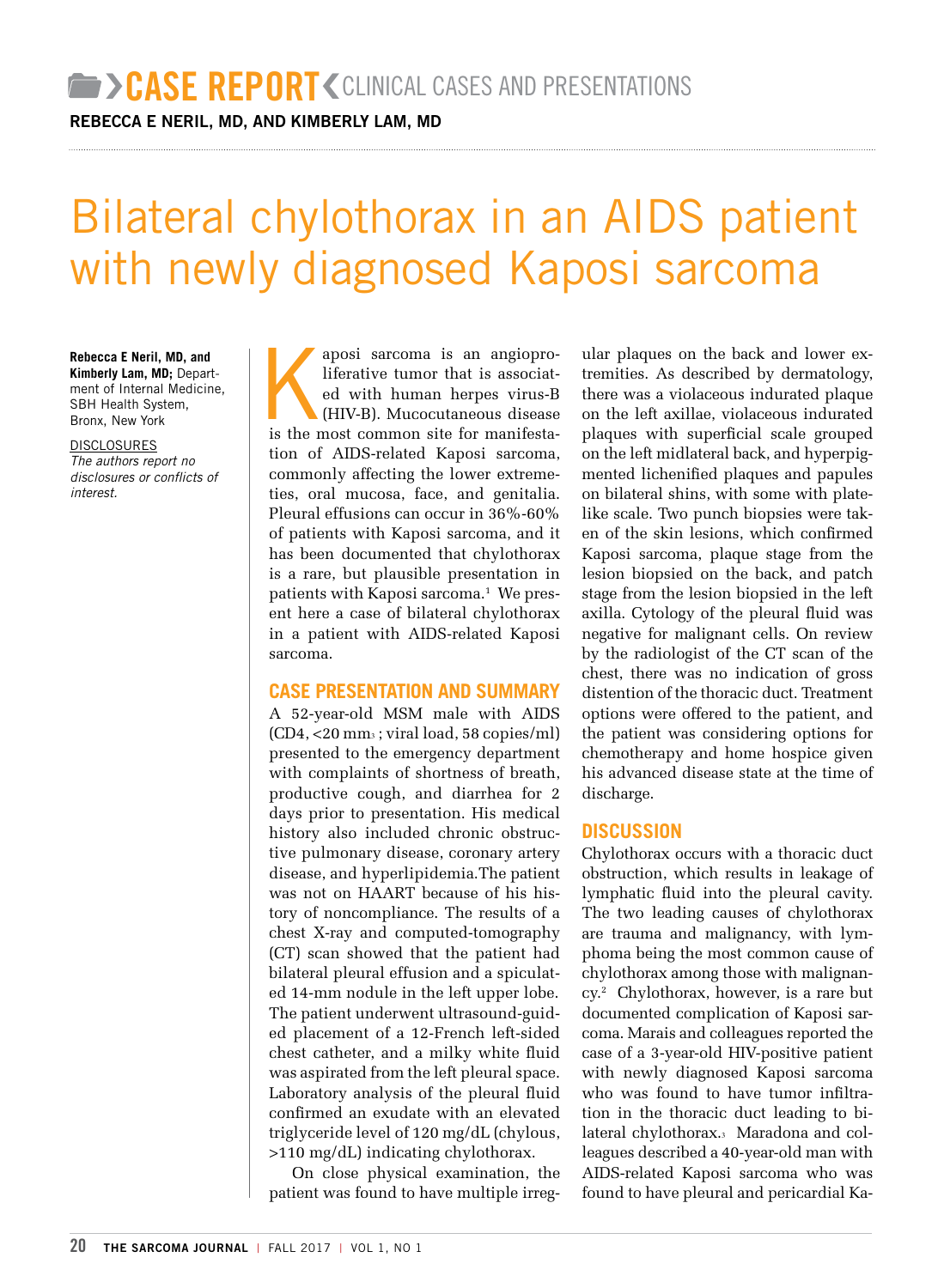# ››CASE REPORT‹



FIGURE 1. Chest X-ray showing bilateral pleural effusion blunting the costophrenic angles.



FIGURE 2. A helical computed-tomography scan of the chest showed bilateral pleural effusion.

posi sarcoma with chylothorax.4 Priest and colleagues wrote about a 32-year-old patient with AIDS with biopsy-proven Kaposi sarcoma who required multiple therapeutic thoracenteses for rapidly recurrent left chylothorax effusions.5

There are two leading discussions as to the pathophysiology of chylothorax that is related to Kaposi sarcoma: chylothorax developing secondary to metastatic disease or the development of chylothorax secondary to primary Kaposi sarcoma arising from the pleural region.<sup>6</sup> One case report examined pleural and lung biopsies in a 34-year-old patient with AIDS-related Kaposi sarcoma that showed immunohistochemical staining that was suggestive of early-stage Kaposi sarcoma of lymphatic endothelial origin. The authors were attempting to illustrate that Kaposi sarcoma may have a stem-cell origin which can differentiate into lymph cells. Kontantinopoulos and colleagues postulated that in situ Kaposi sarcoma can arise from the lymphatic system with a resultant clinical presentation of chylothorax.7 The more mainstream thought however, is that chylothorax has been found to develop secondary to metastatic disease. The present case, therefore, illustrates an unusual presentation of cytology negative chylothorax in a patient with AIDSrelated Kaposi sarcoma. **TSJ**

#### CORRESPONDENCE

Rebecca E Neril, MD; Department of Internal Medicine, SBH Health System, Bronx, New York. Accepted for publication April 11, 2016. JCSO 2017;15(3):e174-e175. doi: https://doi. org/10.12788/jcso.0261

#### **REFERENCES**

- 1. Sridar S, Garza EG, Cox J, Rumbak MJ. Serosanguineous pleural effusions in a patient with HIV and Kaposi sarcoma: pleuroscopic findings. *J Bronchology Interv Pulmonol*. 2011;18(4):337-339.
- 2. Light RW. Chylothorax and pseudochylothorax. In: Light RW, ed. Pleural diseases. 6th ed. Philadelphia: Lippincott Williams & Wilkins, 2013:412-426.
- 3. Marais BJ, Pienaar J, Gie RP. Kaposi sarcoma with upper airway obstruction and bilateral chylothoraces. *Pediatr Infect Dis J*. 2003;22:926-928.
- 4. Maradona JA, Carton JA, Asensi V, Rodriguez-Guardado A. AIDSrelated Kaposi sarcoma with chylothorax and pericardial involvement satisfactorily treated with liposomal doxorubicin. *AIDS*. 2002;16(5):806.
- 5. Priest ER, Weiss R. Chylothorax with Kaposi sarcoma. *South Med J*. 1991;84:806-807.
- 6. Pantanowitz L, Dezube BJ. Kaposi sarcoma in unusual locations. *BMC Cancer*. 2008;8:190.
- 7. Konstantinopoulos PA, Dezube BJ, Pantanowitz L. Morphologic and immunophenotypic evidence of in situ Kaposi sarcoma. *BMC Clin Pathol*. 2006;30:6:7.

› CHYLOTHORAX, HOWEVER, IS A RARE BUT DOCUMENTED COMPLICATION OF KAPOSI SARCOMA.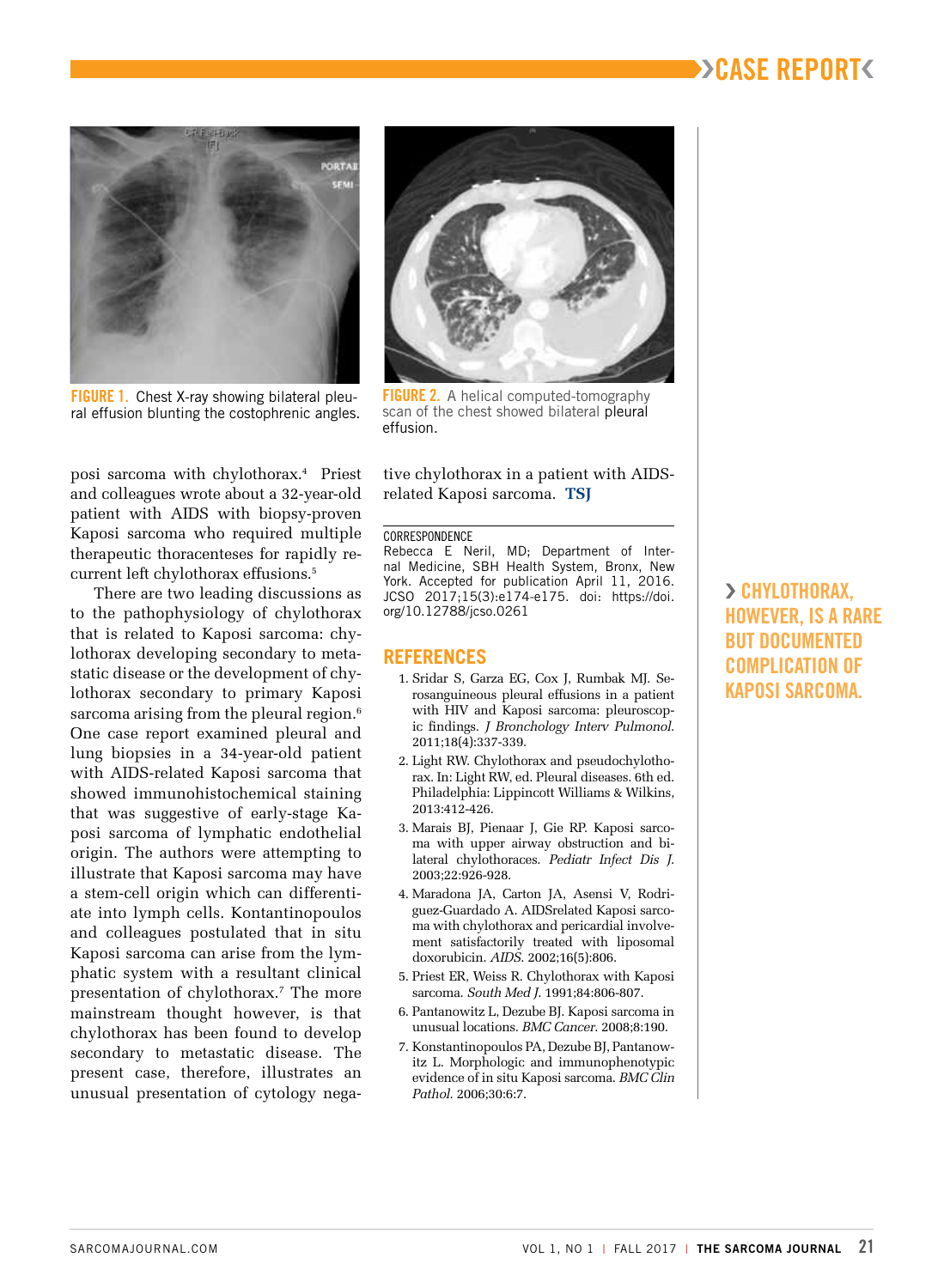GAURANG NANDKISHOR VAIDYA, MBBS, RUSHIKESH SHAH, MD, AMIT DHAMOON, MD

# Pulmonary sarcomatoid carcinoma presenting as a necrotizing cavitary lung lesion: diagnostic dilemma

**Gaurang Nandkishor Vaidya, MBBS; Rushikesh Shah, MD; and Amit Dhamoon, MD** Department of Internal Medicine, SUNY Upstate Medical University, Syracuse, New York

DISCLOSURES *The authors report no disclosures or conflicts of interest.* 

ulmonary sarcomatoid carcinoma (PSC) is a rare histological subtype that has an aggressive course with average survival of 11-13 months.<sup>1</sup> In clinical practice, the possible presentations of this rare cancer are not widely known, resulting in a misdiagnosis. That is what happened with our patient, who presented with necrotizing cavitary lung lesion and soft tissue necrotizing lymphadenitis. The clinical picture was reminiscent of tuberculosis or granulomatosis with polyangiitis and was further confounded by negative computed-tomography (CT)-guided biopsy and bronchoscopy findings, which added to the delay in diagnosis. With the currently available knowledge, the diagnosis of PSC depends largely on evaluation of the surgically resected specimen, which in most cases is avoided until there is a high suspicion of PSC. Biopsy is not useful due to extensive necrosis, as will be seen in our case. Consequently, most of the data in the literature is based on case series of autopsy specimen, and the clinical characteristics of PSC remain unclear. The rarity of PSC has prevented its characterization in literature. We report here a rare presentation of PSC with necrotizing lung lesion, to add to the paucity of the current data.

#### **CASE PRESENTATION AND SUMMARY**

A 58-year-old homeless man presented to the Upstate University Hospital, Syracuse, New York, with a 25-pound weight loss during the previous month and associated productive cough and hemoptysis for a week and a painful mass in the nape of his neck. He denied any fever, chest pain, sick contacts, or joint pain. He had a history of about 40 pack-years of smoking, and his brother had recently been diagnosed with lung cancer. A tender fluctuant mass was detected in the nape of his neck on examination (**FIGURE 1**).

The patient had presented 9 months earlier with persistent cough and hemoptysis, and at that visit was found to have a cavitary lesion in the right lung measuring 2 cm (0.8 in). He had undergone a computed-tomograpghy (CT)-guided biopsy of the lesion, which had shown acute and chronic inflammation with fibrosis, and he had negative bronchoscopy findings. The patient tested negative for tuberculosis during the first visit but he left the hospital against the medical advice of the physicians and he was lost to follow-up until his re-presentation.

On physical examination at his re-presentation, the patient seemed cachectic, with a blood pressure of 94/62 mm of Hg. The mass in the nape of his neck was about 3 cm (1.2 in) long, with erythema of the surrounding skin (**FIGURE 1**). Bronchial breath sounds were heard in the right upper lobe of the lung, likely due to the underlying cavitary lesion (**FIGURE 2B**). Relevant lab findings included a negative HIV test and repeat AFB (acid-fast bacilli) sputum cultures. A CT-guided biopsy with contrast of the thorax showed an interval increase in the size of the cavitary lesion in the patient's right upper lobe, now measuring about 10 cm (4 in). Also seen were multiple nodules elsewhere in both lungs, with the largest measuring 8 mm (0.3 in). A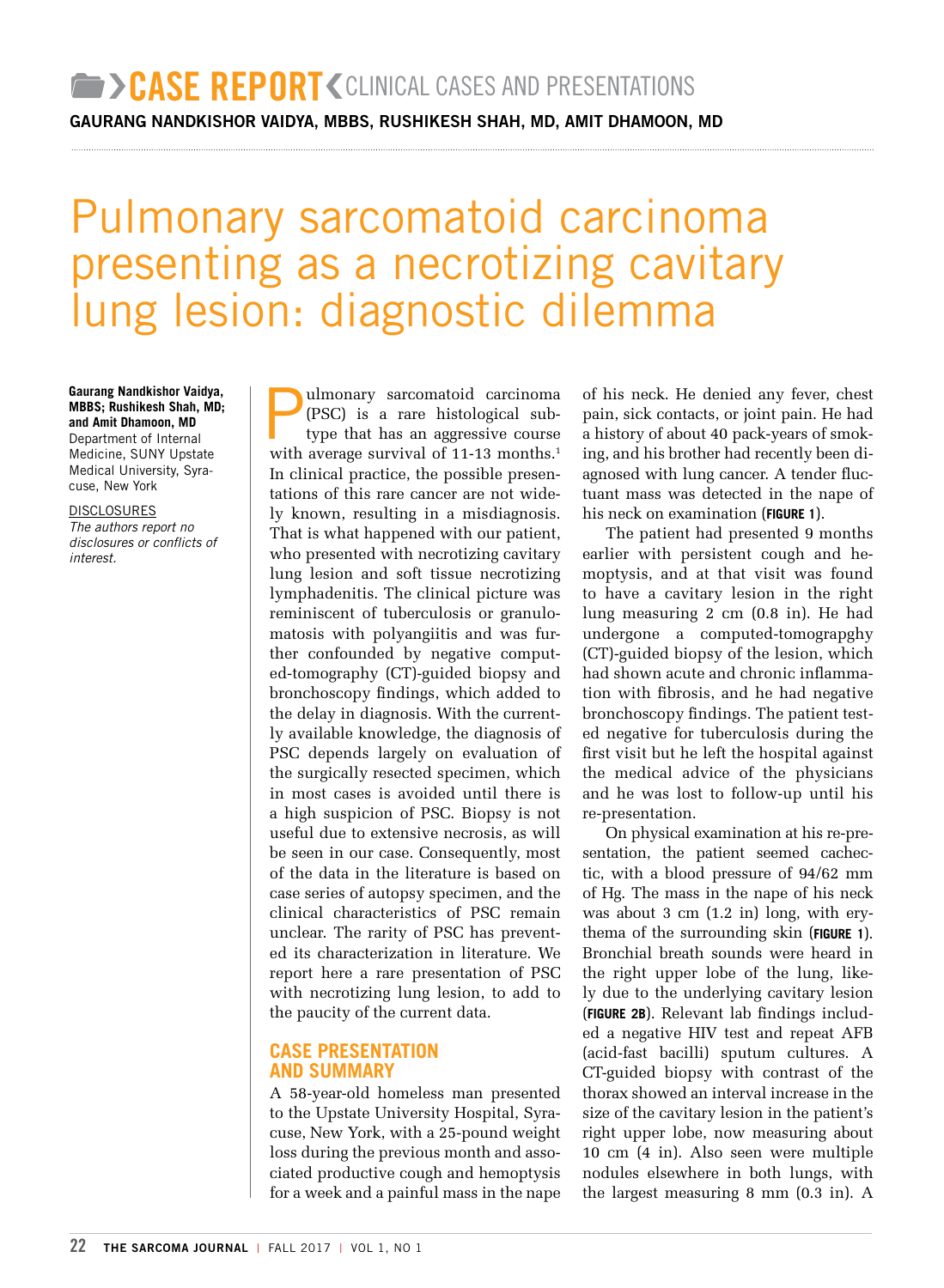# ››CASE REPORT‹

CT scan of the neck showed 3 cm cystic mass within the posterior subcutaneous soft tissue of the C3 level, confirming the examination finding of the neck mass ( **FIGURE 2A**) with peripheral enhancement and surrounding infiltrative changes, likely abscess or malignant lymph node versus necrotic infection. He underwent bronchoscopy, which again failed to reveal any endobronchial lesions. Bronchoalveolar lavage was sent for microbiological analysis, including AFB and fungus, but came back negative. Transbronchial biopsy cytology revealed fragments of tumor composed of large pleomorphic cells without glandular or squamous differentiation, within large areas of necrosis (Figure 3). Immunohistochemical studies showed strong reactivity with cytokeratin CAM5.2 (**FIGURE 4**), weak and focal reactivity with cytokeratin AE1/AE3 (**FIGURE 5**), and lack of reactivity with CD20, CD3, CD30, S-100, MART-1, TTF-1 and p63, all findings consistent with sarcomatoid carcinoma.

The patient underwent fine-needle aspiration and drainage of the neck lesion and the culture grew mixed organisms The results of a bone scan, which was done within a week, showed multiple foci of uptake in the ribs and cervical spine. Given the patient's advanced disease, he was started on palliative radiotherapy with radiosensitizing chemotherapy with carboplatin (target AUC 6) and paclitaxel (135 mg/m2 over 24 hours). His symptoms of hemoptysis improved transiently after the first cycle, but he became hypotensive and drowsy during the second cycle of therapy, and the family decided to make the patient comfort care and withdraw all further treatment. He was discharged to hospice.

#### **DISCUSSION**

PSC is a rare variant of non-small-cell carcinoma lung cancer, accounting for up to 0.4% of lung malignancy.1 It was recently subtyped by the World Health Organization as a non-small cell lung carcinoma with certain amount of differentiation resembling sarcoma or containing elements of sarcoma.2-4 It is not known



**FIGURE 1.** Fluctuant mass, about 3 cm long. in the nape of the neck, after drainage, showing erythema of the surrounding skin.



**FIGURE 2. A,** A computed-tomography scan of the neck, showing a cystic<br>lesion in the posterior soft tissue (green arrow). A large necrotic cavitary lesion in the posterior soft tissue (green arrow). region in the right upper lobe of the lung (yellow arrow).

why both elements co-exist in the tumor, but Franks and colleagues some theories have been postulated in the literature, including possible origin from a single, aberrant stem cell with progenies differentiating in two separate pathways.3

Sarcomatoid carcinoma consists of spectrum of tumors including pleomorphic carcinoma, spindle cell carcinoma, giant cell carcinoma, carcinosarcoma, and blastoma.3,4 It usually shows male preponderance, and association with smoking.3 The diagnosis commonly occurs in the sixth decade of life, except for pulmonary blastoma, which is more common in the fourth decade andnwith equal gender distribution.<sup>4</sup>

The presenting symptoms can be variable and nonspecific, but predominantly include chest pain, cough, hemoptysis, and/or weight loss.<sup>5</sup> Radiologically, pulmonary sarcomatoid cancer presenting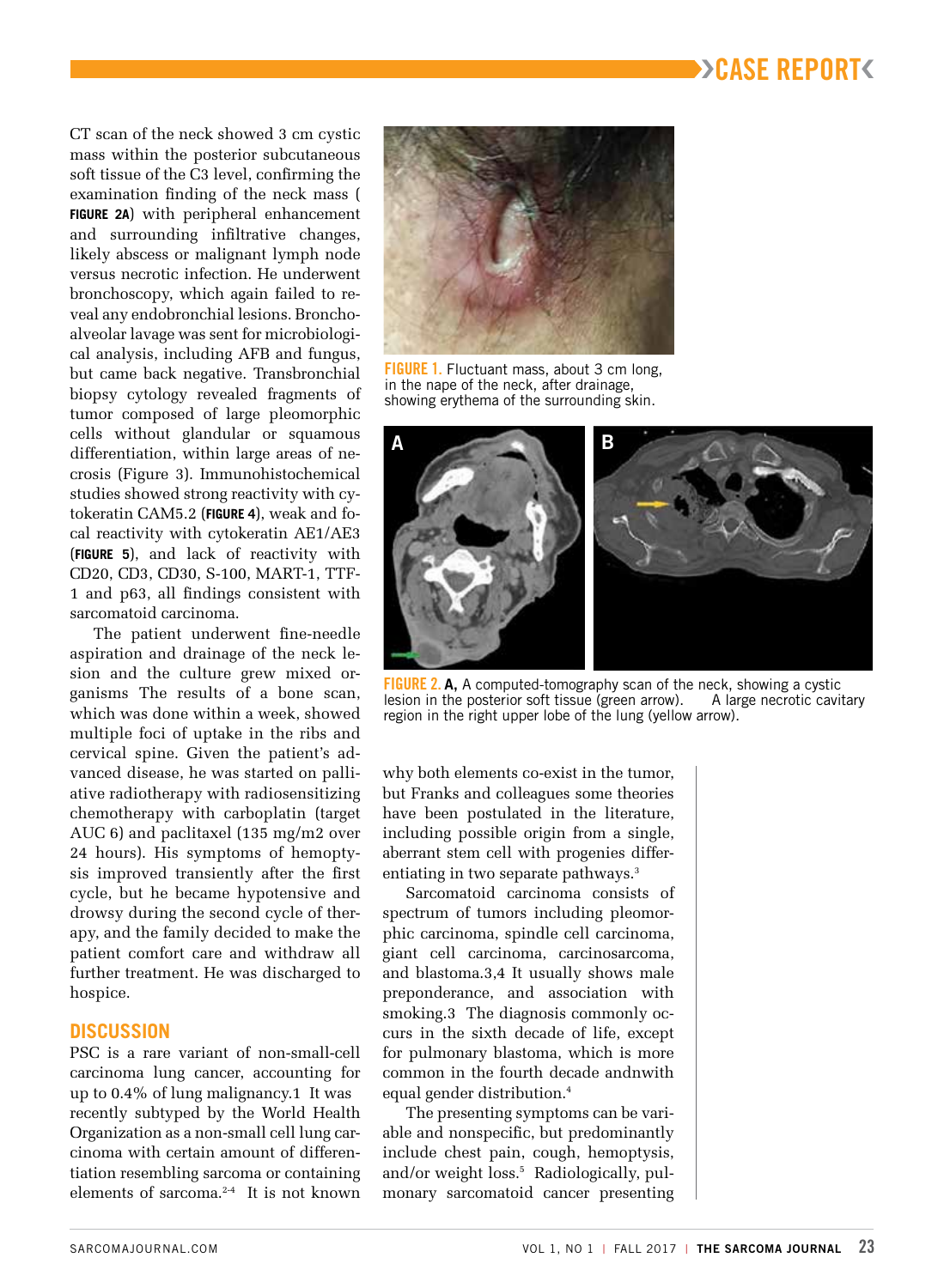# ›CASE REPORT‹



FIGURE 3. Images from the bronchoscopic biopsy, showing alveoli replaced by pleomorphic and spindle cells. Hematoxylin and eosin stain, x50 (left) and x200 (right). Arrows are artifacts from the microscope.



FIGURE 4. Biopsy tissue showing positivity to CAM 5.2. Hematoxylin and eosin stain, x200.



FIGURE 5.Biopsy sample showing focal reactivity to AE1/AE3. Hematoxylin and eosin stain, x200

as a necrotizing cavitary lesion in the lung is a rare finding, seldom reported in the past.6,7 The presentation in our case, with necrotizing lymphadenitis, was reminiscent of an infectious or autoimmune etiology such as tuberculosis or granulomatosis with polyangiitis. The presence of extensive necrosis in the lesion and the characteristic heterogeneity of the tumor had resulted in inconclusive biopsy findings during the previous presentation. In clinical practice, there is over-reliance on biopsy findings to make the distinction between cancer and other mimicking conditions. This is especially true for rare tumors such as PSC, which often results in misdiagnosis and a delay in administering the proper treatment.

Transbronchial biopsy in cases such as the present case, carries little benefit because the diagnosis depends on the site from which the biopsy is taken and whether the biopsied tissue is representative of the entire mass. The diagnosis can be suspected based on the clinical and radiological findings but confirmation requires a surgical resection to delineate the accurate cytology and architecture.5,6,8 Huang and colleagues showed a misdiagnosis rate of PSC of >70% preoperatively.4 Resective surgery is feasible only in patients with high index of suspicion for a malignancy, which in most cases requires previous con-

firmation with a biopsy. The rarity of this cancer, its unusual presentations, and the lack of specific testing preclude early diagnosis and timely treatment of this fatal condition.

Initial treatment options for localized or with limited spread disease is resective surgery. The role of chemo- or radiation therapy is not known, but they have not previously shown promising results,6,8 except in some cases when they are used as postoperative adjuvant chemotherapy4 or in bulky, locally invasive tumors.1 The recurrence rate after surgery is very high, resulting in a poor 5-year survival rate.1,8 Experimental therapies, such as antibodies that target epidermal growth factor receptor mutations, have not shown much success either.8 In conclusion, the outlook for patients with PSC with the current available knowledge and treatment protocols, is dismal.

Most of the current knowledge and data in the literature is based on cases from autopsy or early-stage surgical resections rather than on patients with advanced cancer.5 Moreover, the role of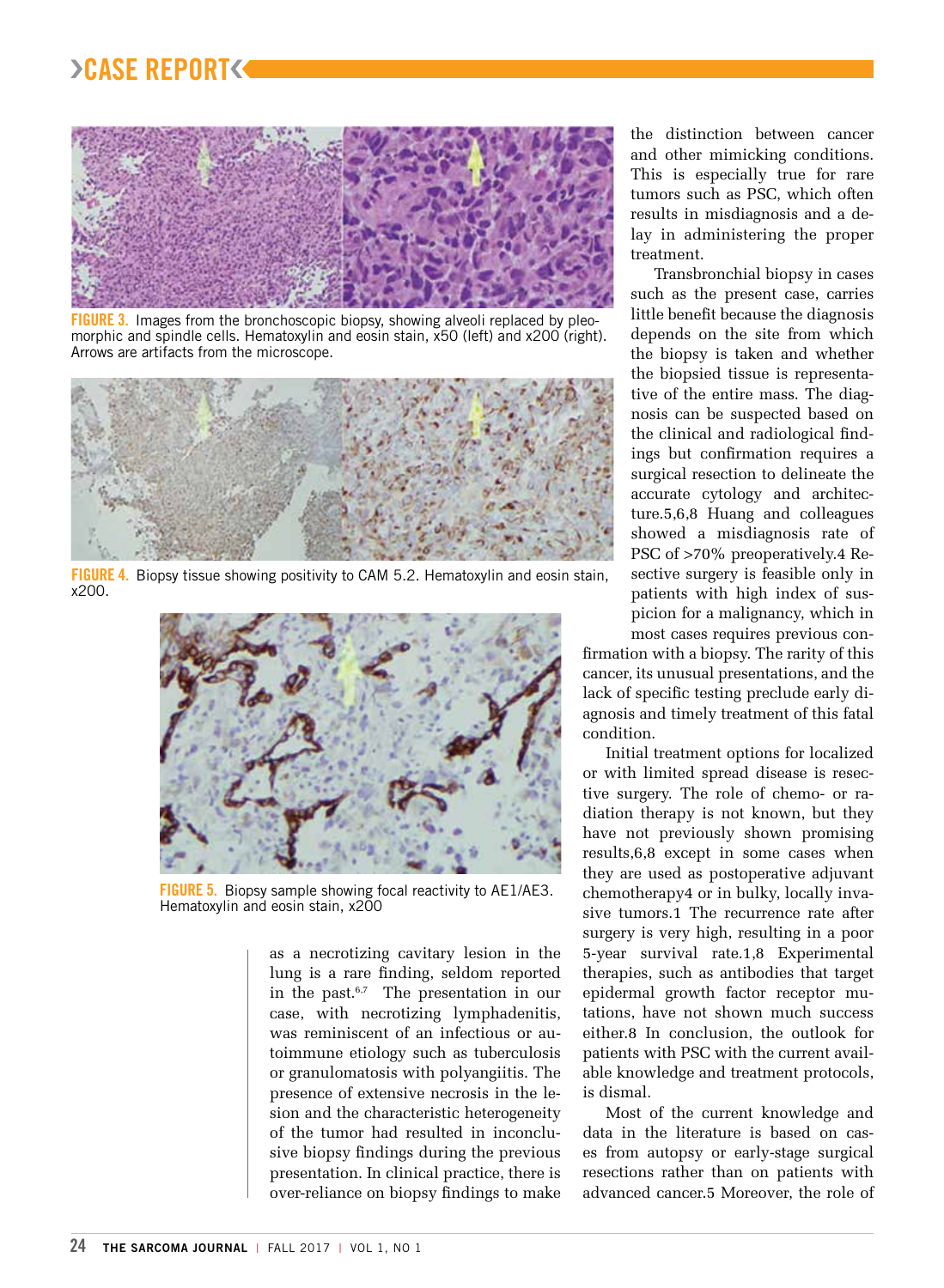# ››CASE REPORT‹

surgical resection in PSC is questionable, given the high recurrence rate. Subsequently, the clinical and pathological manifestations have yet to be well characterized.4 There has been advance with the publication of more studies recently. Cytokeratin markers such as CAM 5.2 and AE1/AE3 are commonly useful to support the diagnosis when suspected.3 Other markers, including the carcinoembryonic antigen, CD15, and thyroid transcription factor-1 may be variably positive, based on the differentiation of the cancer. Other exciting prospects in the study of PSC include the suggestion of a modified vimentin histologic score for better characterization of the cancer and the discovery of high plateletderived growth factor receptor beta immunohistochemistry expression in PSC as a potential target for future therapy.

#### **CONCLUSION**

Pulmonary sarcomatoid lung cancer can present with a predominant necrotizing picture that mimics diseases such as tuberculosis. In such case, transbronchial biopsy carries little benefit because the diagnosis depends on whether the biopsied tissue is representative of the entire mass, often confounded by the extensive necrosis. More data is needed to determine prognostic factors and appropriate therapeutic strategies. **TSJ**

#### **CORRESPONDENCE**

Gaurang Nandkishor Vaidya, MD; Accepted for publication January 12, 2016. JCSO 2017;15(2):103-105. doi: https://doi.org/10.12788/jcso.0259.

#### **REFERENCES**

- 1. Martin LW, Correa AM, Ordonez NG, et al. Sarcomatoid carcinoma of the lung: a predictor of poor prognosis. Ann Thorac Surg. 2007;84(3):973-980.
- 2. Brambilla E, Travis WD, Colby TV, Corrin B, Shimosato Y. The new World Health Organization classification of lung tumours. Eur Respir J. 2001;18(6):1059-1068.
- 3. Franks TJ, Galvin JR. Sarcomatoid carcinoma of the lung: histologic criteria and common lesions in the differential diagnosis. Arch Pathol Lab Med. 2010;134(1): 49-54.
- 4. Huang SY, Shen SJ, Li XY. Pulmonary sarcomatoid carcinoma: a clinicopathologic study and prognostic analysis of 51 cases. http://wjso. biomedcentral.com/articles/10.1186/1477-7819-11-252. Published 2013. Accessed March 12, 2017.
- 5. Travis WD. Sarcomatoid neoplasms of the lung and pleura. Arch Pathol Lab Med. 2010;134(11):1645-1658.
- 6. Pelosi G, Sonzogni A, De Pas T, et al. Review article: pulmonary sarcomatoid carcinomas: a practical overview. Int J Surg Pathol. 2010;18(2):103-120.
- 7. Chang YL, Lee YC, Shih JY, Wu CT. Pulmonary pleomorphic (spindle) cell carcinoma: peculiar clinicopathologic manifestations different from ordinary non-small cell carcinoma. Lung Cancer. 2001;34(1):91-97.
- 8. Park JS, Lee Y, Han J, et al. Clinicopathologic outcomes of curative resection for sarcomatoid carcinoma of the lung. Oncology. 2011;81(3-4):206-213.